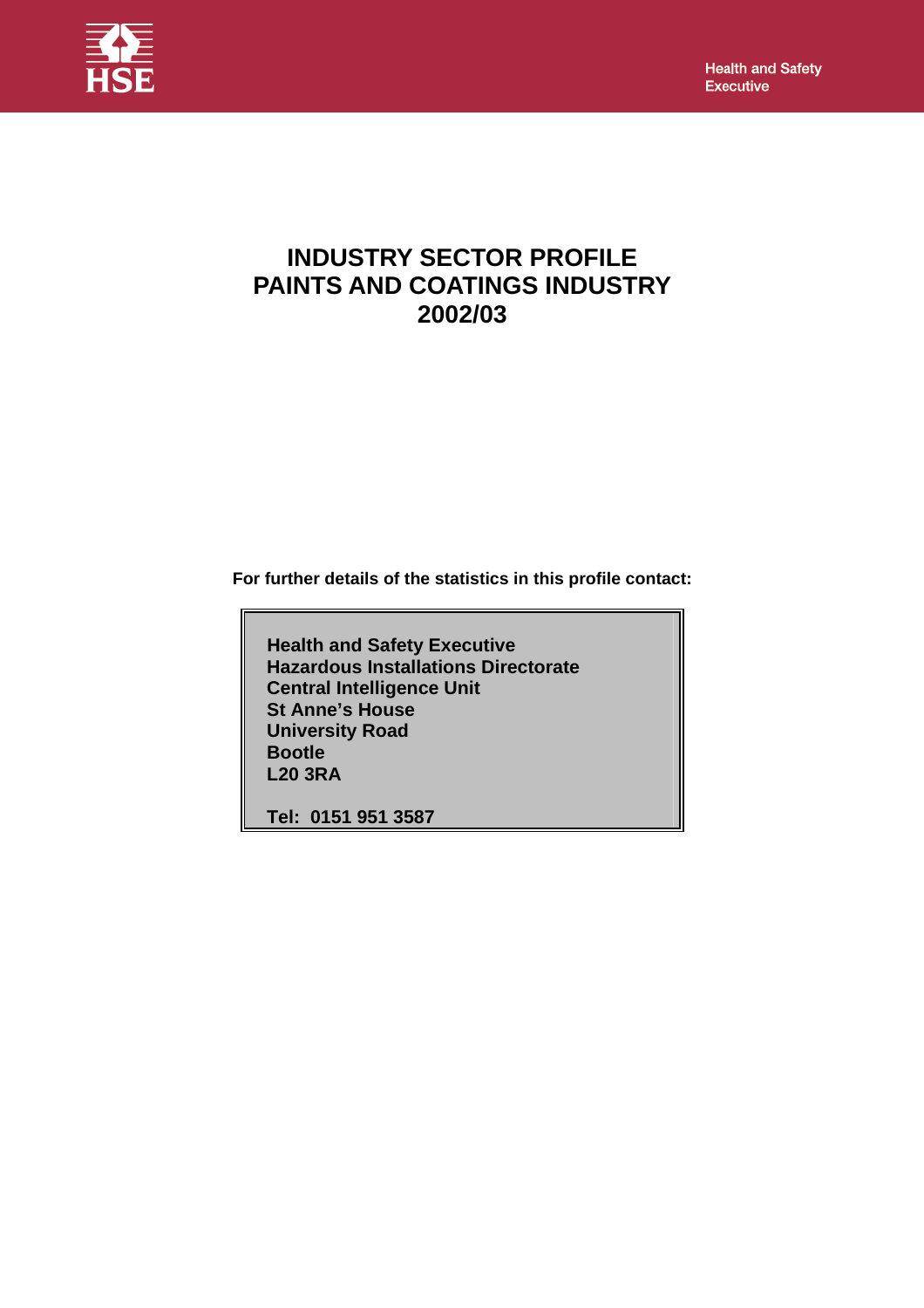# **CONTENTS**

| <b>INTRODUCTION</b>                                                                                                       | 3  |
|---------------------------------------------------------------------------------------------------------------------------|----|
| <b>EMPLOYMENT IN THE INDUSTRY</b>                                                                                         | 3  |
| FATAL INJURIES (Tables 1 and 2)                                                                                           | 3  |
| MAJOR INJURIES (Tables 1 and 2)                                                                                           | 3  |
| OVER 3-DAY INJURIES (Tables 1 and 2)                                                                                      | 3  |
| INDUSTRIAL ACTIVITIES WITHIN THE Paints and COATINGS INDUSTRY (Tables                                                     |    |
| $3$ and $3a)$                                                                                                             | 4  |
| KIND OF ACCIDENT (Table 4 and Figures 1 and 2)                                                                            | 4  |
| NATURE AND SITE OF INJURY (Tables 5 and 6 and Figures 3 and 4)                                                            | 4  |
| PROCESS ENVIRONMENTS (Table 7)                                                                                            | 5  |
| AGE AND SEX OF INJURED PEOPLE (Tables 8a and 8b)                                                                          | 5  |
| <b>INVESTIGATED INJURIES (Table 9)</b>                                                                                    | 5  |
| DANGEROUS OCCURRENCES (Table 10)                                                                                          | 6  |
| ENFORCEMENT (Tables 11 and 12)                                                                                            | 6  |
| Table 1: Injuries within the Paints and coatings industry reported to all enforcing                                       |    |
| authorities, 2002/03                                                                                                      | 7  |
| Table 2: Employee injury rates (a) within the Paints and coatings and chemical                                            |    |
| industries (c), as reported to all enforcing authorities, 2002/03                                                         | 7  |
| Table 3: Injuries to employees within the Paints and coatings industry as reported to                                     |    |
| all enforcing authorities, 2002/03                                                                                        | 7  |
| Table 3a: Employee injury rates (per 100 000 employees) in the paints and coatings                                        |    |
| industry (a), 2002/03                                                                                                     | 8  |
| Table 4: Injuries to employees in the paints and coatings industry as reported to all                                     |    |
| enforcing authorities, 2002/03                                                                                            | 8  |
| Table 5: Major Injuries to employees in the paints and coatings industry as reported                                      |    |
| to all enforcing authorities, by nature and site, 2002/03                                                                 | 9  |
| Table 6: Over 3-day injuries to employees in the paints and coatings industry as                                          |    |
| reported to all enforcing authorities, by nature and site, 2002/03                                                        | 10 |
| Table 7: Injuries to employees in the paints and coatings industry, by process<br>environment, as reported to HSE 2002/03 | 11 |
| Table 8a: Injuries to male employees in the paints and coatings industry as reported                                      |    |
| to all enforcing authorities, 2002/03                                                                                     | 12 |
| Table 8b: Injuries to female employees in the paints and coatings industry as                                             |    |
| reported to all enforcing authorities, 2002/03                                                                            | 12 |
| <b>NB</b><br>Table 9: Percentage of major and over 3 day injuries to employees investigated                               |    |
| by HSE's HID* in the paints and coatings industry, by kind of accident, 2002/03.                                          | 13 |
| Table 10: Dangerous Occurrences <sup>1</sup> reported to HSE in THE PAINTS AND                                            |    |
| COATINGS Industry, 2002/03                                                                                                | 15 |
| Table 11: Requirements of Enforcement Notices issued in the pAINTS AND                                                    |    |
| COATINGS industry by HSE, 2002/03                                                                                         | 16 |
| Table 12: Proceedings instituted by HSE within the PAINTS AND COATINGS                                                    |    |
| industry, 2002/03                                                                                                         | 16 |
| figure 1: major injuries to employees – paints and coatings/chemical industries,                                          |    |
| 2002/03 (kind of injury)                                                                                                  | 17 |
| figure 2: over 3-day injuries to employees – paints and coatings/chemical industries,                                     |    |
| 2002/03 (kind of injury)                                                                                                  | 18 |
| Figure 3: Major injuries to employees - PAINTS AND COATINGS/chemical                                                      |    |
| industries, 2002/03 (Percentage of total injuries)                                                                        | 19 |
| Figure 4: Over 3-day injuries to employees - pAINTS AND COATINGS/Chemical                                                 |    |
| industries, 2002/03 (Percentage of total injuries)                                                                        | 20 |
| <b>APPENDIX 1</b>                                                                                                         | 21 |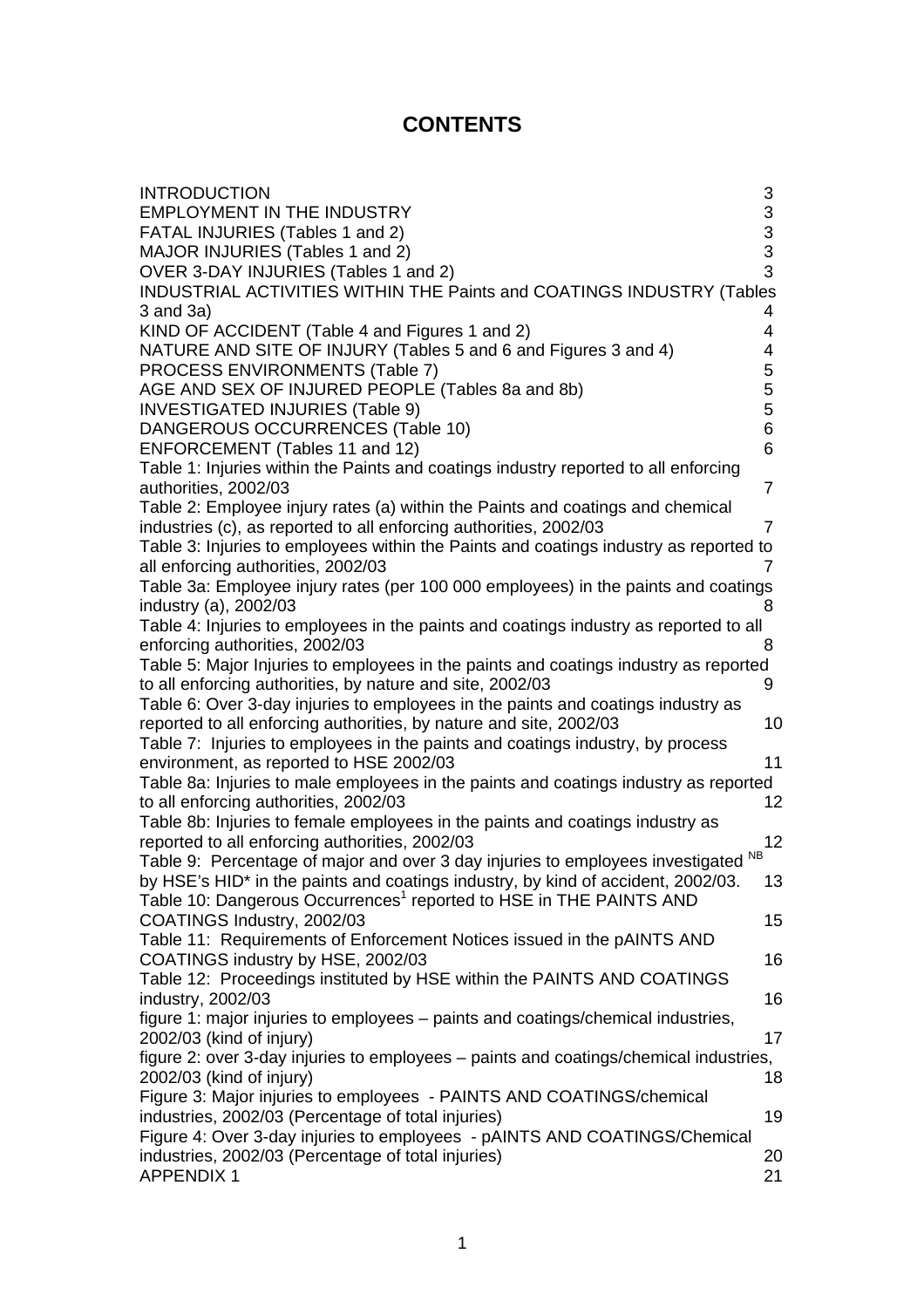# [APPENDIX 2 22](#page-22-0)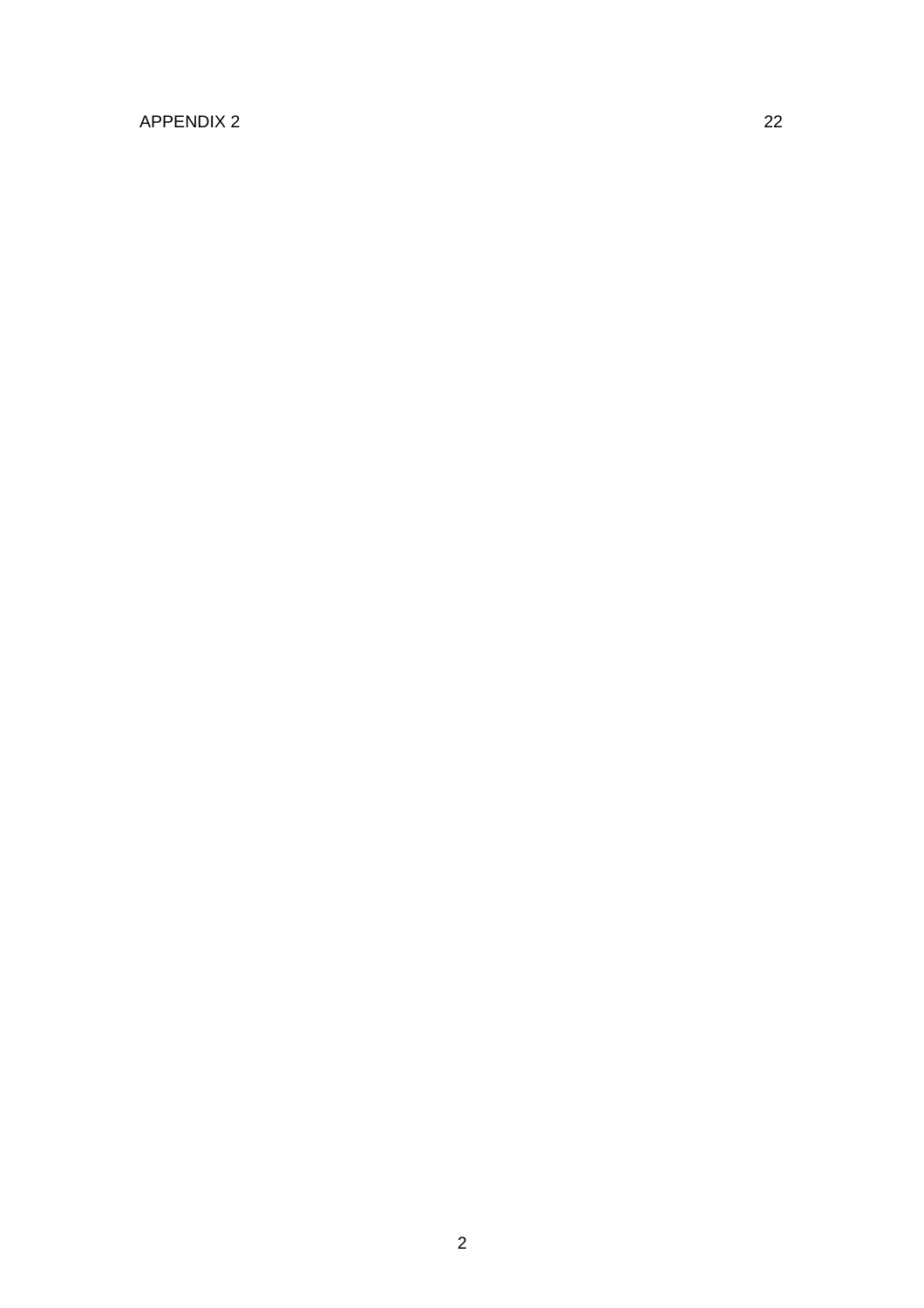# <span id="page-3-0"></span>**INTRODUCTION**

- 1. This profile provides key statistics on safety and enforcement matters for the Paints and Coatings industry (as defined by Standard Industrial Classification 1992 Group 243 and 24620 (glue and gelatine) 1995/96).
- 2. The profile concentrates on details and trends for fatal, major and over 3- day injuries to employees in the paints and coatings industry, and makes comparisons with those found in the chemical industry as a whole for 2002/03 only. Comparisons cannot be made to previous years, as this is the first year that the paints and coatings industry sector profile has been produced.
- 3. Injury and dangerous occurrence figures in this report are based on injuries and incidents reported under the Reporting of Injuries, Diseases and Dangerous Occurrences Regulations 1995 (RIDDOR `95). These Regulations came into force on 1 April 1996 and replaced RIDDOR `85. The definitions of injuries reported under RIDDOR '95 are given at Appendices 1 and 2.
- 4. As the number of injuries to self-employed people and members of the public in the paints and coatings industry is relatively low, the profile does not provide any great detail of these injuries, other than the summary data given in Table 1.
- 5. In 2002/03, figures showed there were 300 injuries to employees reported to all enforcing authorities for the paints and coatings industry (0 fatal injuries, 49 major injuries and 251 over 3-day injuries). The all reported injury rate for the paints and coatings industry was 1219.5 per 100,000 employees, higher than the rate of 861.8 for the chemical industry. See Table 2.
- 6. Information on enforcement action is also included in this profile.

### **EMPLOYMENT IN THE INDUSTRY**

7. In 2002/03, the total employment figures for the paints and coatings industry consisted of around 24600 employees, 10.8% of the employment total for the chemical industry as a whole (228400 employees).

### **FATAL INJURIES (TABLES 1 AND 2)**

8. There were 0 fatal injuries in the paints and coatings industry in 2002/03.

### **MAJOR INJURIES (TABLES 1 AND 2)**

9. The number of reported major injuries was 49 in 2002/03. The major injury rate in the paints and coatings industry was higher, 199.2 (per 100,00 employees) compared to 173.2 in the chemical industry.

#### **OVER 3-DAY INJURIES (TABLES 1 AND 2)**

10. The number of reported over 3-day injuries was 251 in 2002/03. The over 3-day injury rate in the paints and coatings industry was higher than in the chemical industry, 1020.3 compared to 687.7.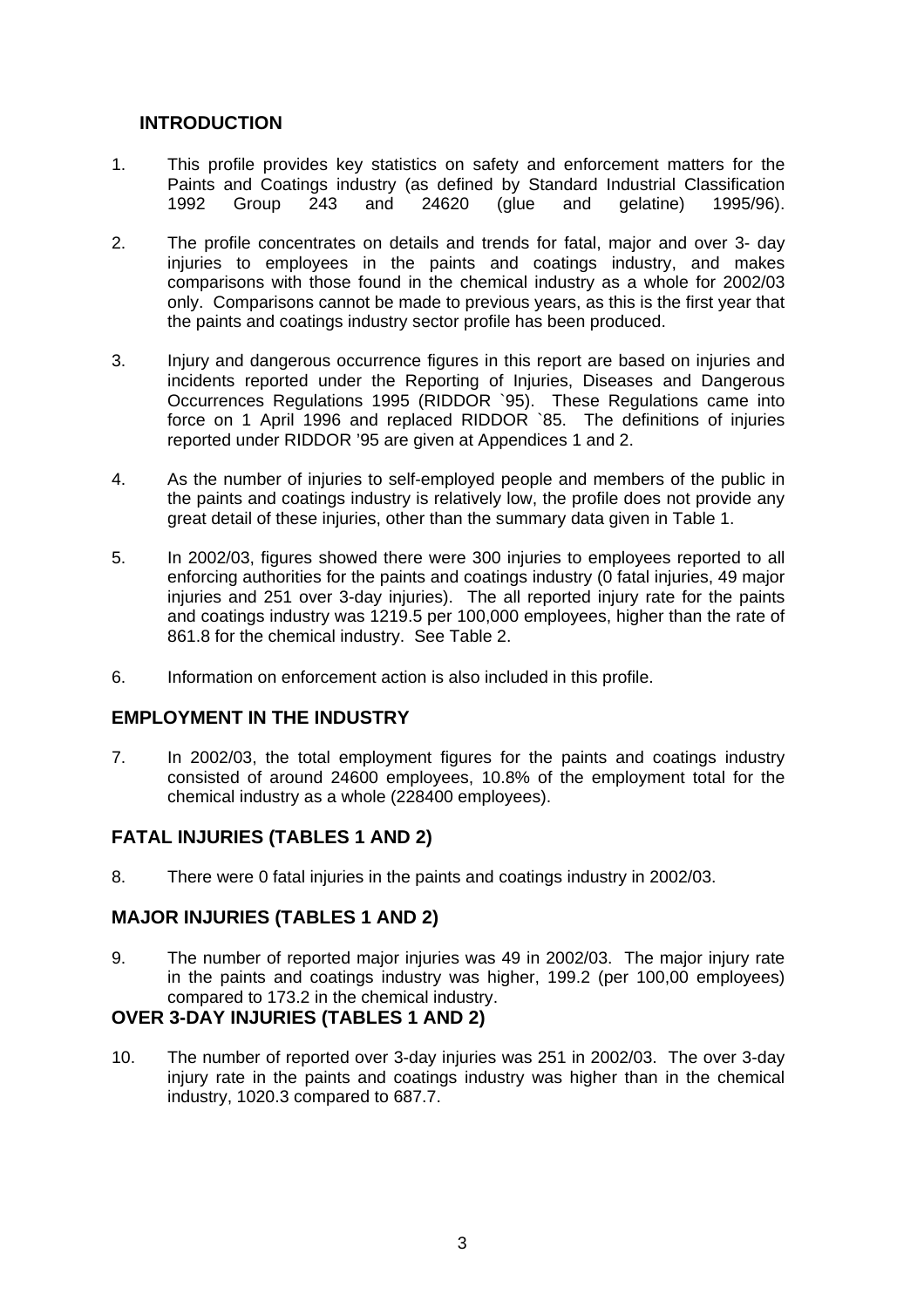#### <span id="page-4-0"></span>**INDUSTRIAL ACTIVITIES WITHIN THE PAINTS AND COATINGS INDUSTRY (TABLES 3 AND 3a)**

- 11. Tables 3 and 3a show injuries and rates respectively from 2002/03 by SIC 92 group.
- 12. The more detailed breakdowns provided in most of the subsequent tables and figures are based on those injuries reported to HSE's Field Operations Directorate; Hazardous Installations Directorate, Land Division (formerly the Chemicals and Hazardous Installations Division); Nuclear Safety Division (for conventional safety) and local authorities.

#### **KIND OF ACCIDENT (TABLE 4 AND FIGURES 1 AND 2)**

- 13. The analysis of major injures in the paints and coatings industry shows that the most common cause in 2002/03 was a slip, trip or fall on the same level, 18 (37%). The next most common type of injury was falls from a height, 10 (20.4%).
- 14. A comparison with major injuries in the chemical industry as whole shows that slips, trips or falls on the same level accounted for 37% in the paints and coatings industry and 32% in chemical overall. The distribution of the most common kinds of major injury to employees in the paints and coatings industry, in comparison with those in the chemical industry as a whole in 2002/03, are shown in Figure 1.
- 15. The analysis of over 3-day injuries shows that injuries whilst handling, lifting or carrying were the most common cause in 2002/03, 112 (44.6%). The next most common type of injury was a slip, trip or fall on the same level, 56 (22.3%).
- 16. A comparison with over 3-day injuries in the chemical industry as a whole shows that handling accidents accounted for 44.6% in the paints and coatings industry and 38% in the chemical industry and were the cause of over a third of all injuries reported. Injuries caused by a slip, trip or fall accounted for 22.3% in the paints and coatings industry and 24% in the chemical industry. The distributions of over 3-day injuries for the paints and coatings industry are shown in Figure 2.

### **NATURE AND SITE OF INJURY (TABLES 5 AND 6 AND FIGURES 3 AND 4)**

- 17. The analysis of major injuries in the paints and coatings industry shows that the most common were fractures to the wrist (9), foot (7), hand (6), upper limb (6) and lower limb (6). There was 1 amputation of a finger, and 2 dislocations to the upper and lower limbs. There were a total of 5 burns (3 to the eye, 1 to an upper limb and 1 to several locations). Major injuries occurring in the paints and coatings industry in 2002/03 are broken down by nature and site of injury in Table 3.
- 18. A comparison with major injuries in the paints and coatings and chemical industry as a whole shows that the proportion of fractures in the paints and coatings industry 81.6% was higher than that for the chemical industry 62.5%. Burns accounted for 10.2% in the paints and coatings industry compared to 13% in the chemical industry. Amputated fingers accounted for 2% in the paints and coatings industry and represented 4.8% of major injuries in the chemical industry. A percentage breakdown of major injuries by specific common nature and site combinations, together with comparisons for the chemical industry as a whole is shown in Figure 3.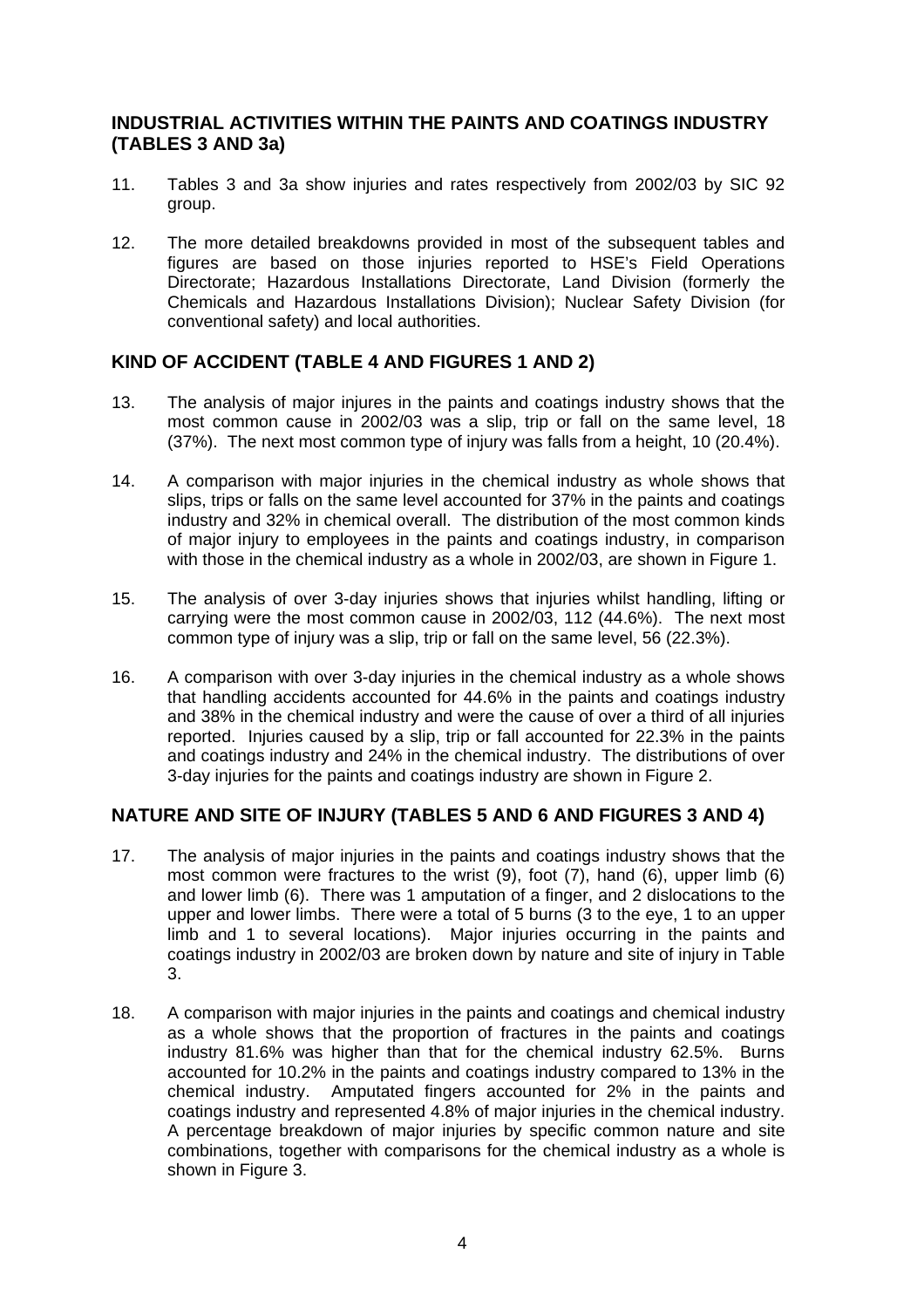- <span id="page-5-0"></span>19. The analysis of over 3-day injuries in the paints and coatings industry shows that the most common were sprains and strains to the back (67); lower limb (14) and upper limb (14). There were 47 contusions; 23 lacerations; 18 superficial injuries and 8 burns. Over 3-day injuries occurring in the paints and coatings industry in 2002/03 are broken down by nature and site of injury in Table 6.
- 20. A comparison with over 3-day injuries in the paints and coatings industry and chemical industry as a whole shows that the proportion involving burns was lower in the paints and coatings industry 3.2% compared to 7.3% in the chemical industry. Sprains and strains were the most common type of over 3-day injury in the paints and coatings industry, accounting for 51.8% of the reports received, proportionately higher than in the chemical industry 46.5%. A percentage breakdown of over 3-day injuries by specific common nature and site combination, together with comparisons for chemical as a whole is shown in Figure 4.

### **PROCESS ENVIRONMENTS (TABLE 7)**

- 21. Table 7 sets out the actual activity causing injury at the time of the accident. Care must be taken in the interpretation of these figures as those activities and processes with the greatest number of attributed injuries may also have the highest levels of employment.
- 22. Of all reported injuries in 2002/03, general handling accounted for 10.6%, general storing for 7.3% and general maintenance for 5%. Of the specific chemical processes, filling and discharging was the most common cause of injury, accounting for 11 (3.6%) of all reported injuries. The mixing of chemicals (4) and the transfer of chemicals (4) caused 1.3% each of all reported injuries. However, 56% of all injuries were assigned to the category "other ".

### **AGE AND SEX OF INJURED PEOPLE (TABLES 8A AND 8B)**

- 23. There were 0 fatal injuries in the paints and coatings industry in 2002/03.
- 24. There were 49 major injuries in the paints and coatings industry in 2002/03. 39 were to male employees and 10 to female employees.
- 25. There were 251 over 3-day injuries in the paints and coatings industry in 2002/03. 225 were to male employees and 26 to female employees.
- 26. In addition to the breakdown by sex of injured person, Tables 8(a) and (b) also provides figures by severity of injury for various age bands in the pharmaceutical industry. The most common age group of male employees who suffered an injury was 40 - 44, with 25 - 29, being the most common amongst female employees.

### **INVESTIGATED INJURIES (TABLE 9)**

27. Within the paints and coatings industry in 2002/03, 7.7% of major injuries and 16.7% of over 3 day injuries caused by contact with moving machinery were investigated.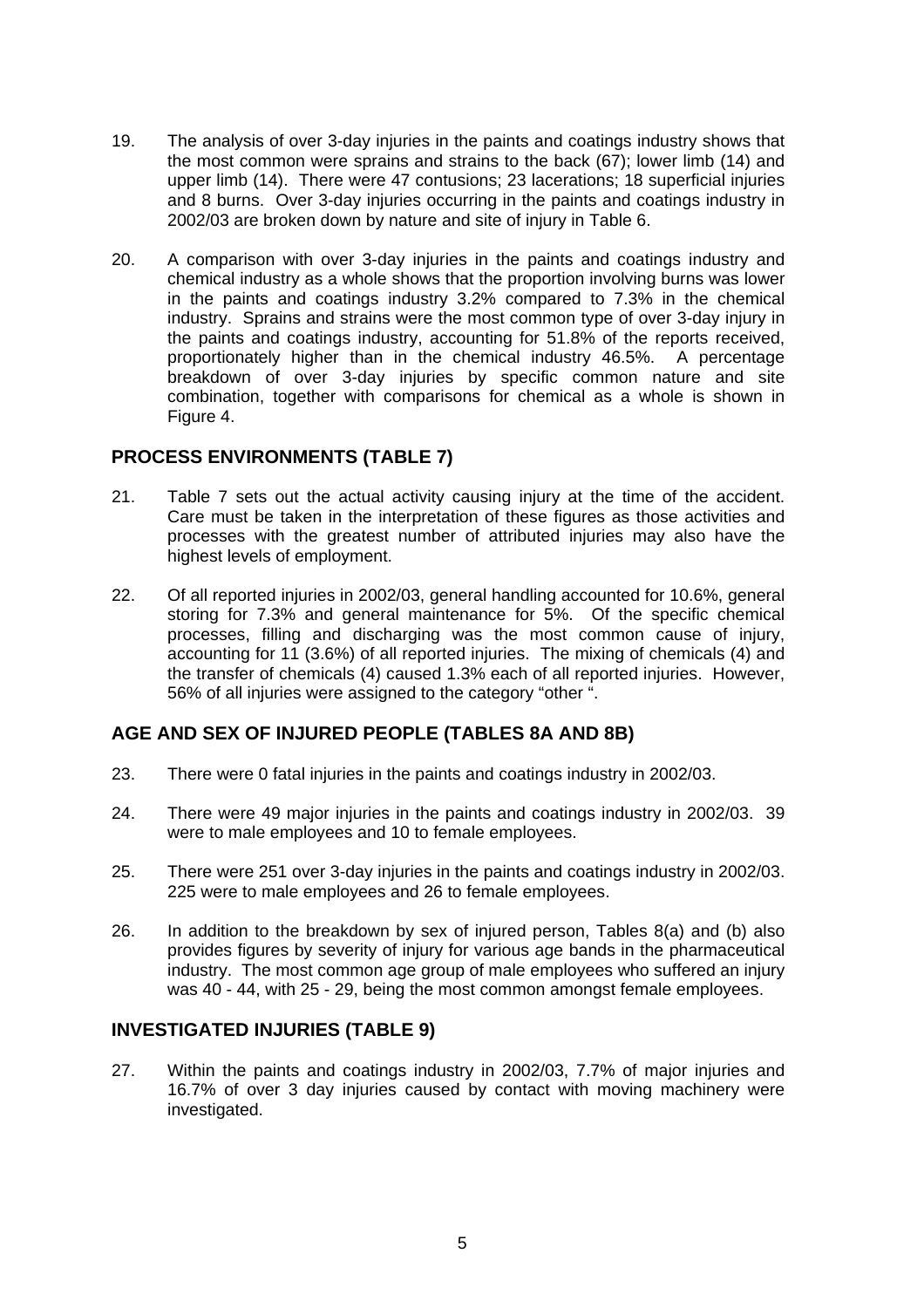# <span id="page-6-0"></span>**DANGEROUS OCCURRENCES (TABLE 10)**

- 28. Dangerous occurrences are certain kinds of incident, defined within RIDDOR, with a high potential to cause injury, and which are reportable whether or not that potential is realised. RIDDOR '95 updated the list of reportable dangerous occurrences. It includes general provisions as well as additional occurrences.
- 29. In 2002/03, the most common type of dangerous occurrence within the paints and coatings industry involved "the accidental release or escape of any substance in a quantity sufficient to cause the death, major injury or any other damage to the health of any person" (RIDDOR 95 – Ref Code 21). This type accounted for 50% of all reported dangerous occurrences within the paints and coatings industry.
- 30. The second most common type of dangerous occurrence within the paints and coatings industry was the "sudden, uncontrolled release of flammable substances" (RIDDOR 95 – Ref Code 20), which accounted for 31.25%.
- 31. There were three dangerous occurrences, which were the third most common type and accounted for 6.25% each. They were "failure, collapse or overturning of lifting machinery, excavator, pile driving frame or mobile powered access platform" (RIDDOR 95 – Ref Code 01); "failure of any closed vessel including boiler or of any associated pipework in which the internal pressure was above or below atmospheric pressure" (RIDDOR 95 – Ref Code 02) and the "...explosion or fire occurring in any plant or premises which results in the stoppage of that plant for more than 24 hours" (RIDDOR 95 – Ref Code 19).

#### **ENFORCEMENT (TABLES 11 AND 12)**

- 32. In the paints and coatings industry the number of enforcement notices (requirements) issued by HSE was 33 in 2002/03. Notices in 2002/03 consisted of 26 improvement notices, 6 immediate prohibition notices and 1 deferred prohibition notice. The number of notices issued in the paints and coatings industry in 2002/03 will be partially driven by the inspection initiatives chosen for the year, and may not follow a trend.
- 33. In 2002/03, the number of informations laid (prosecutions under individual breaches of legislation) for offences occurring in the pharmaceutical industry were 7.
- 34. In 2002/03, of the 7 informations laid for offences occurring in the pharmaceutical industry, 3 resulted in a conviction. The average fine imposed for these convictions was £9667.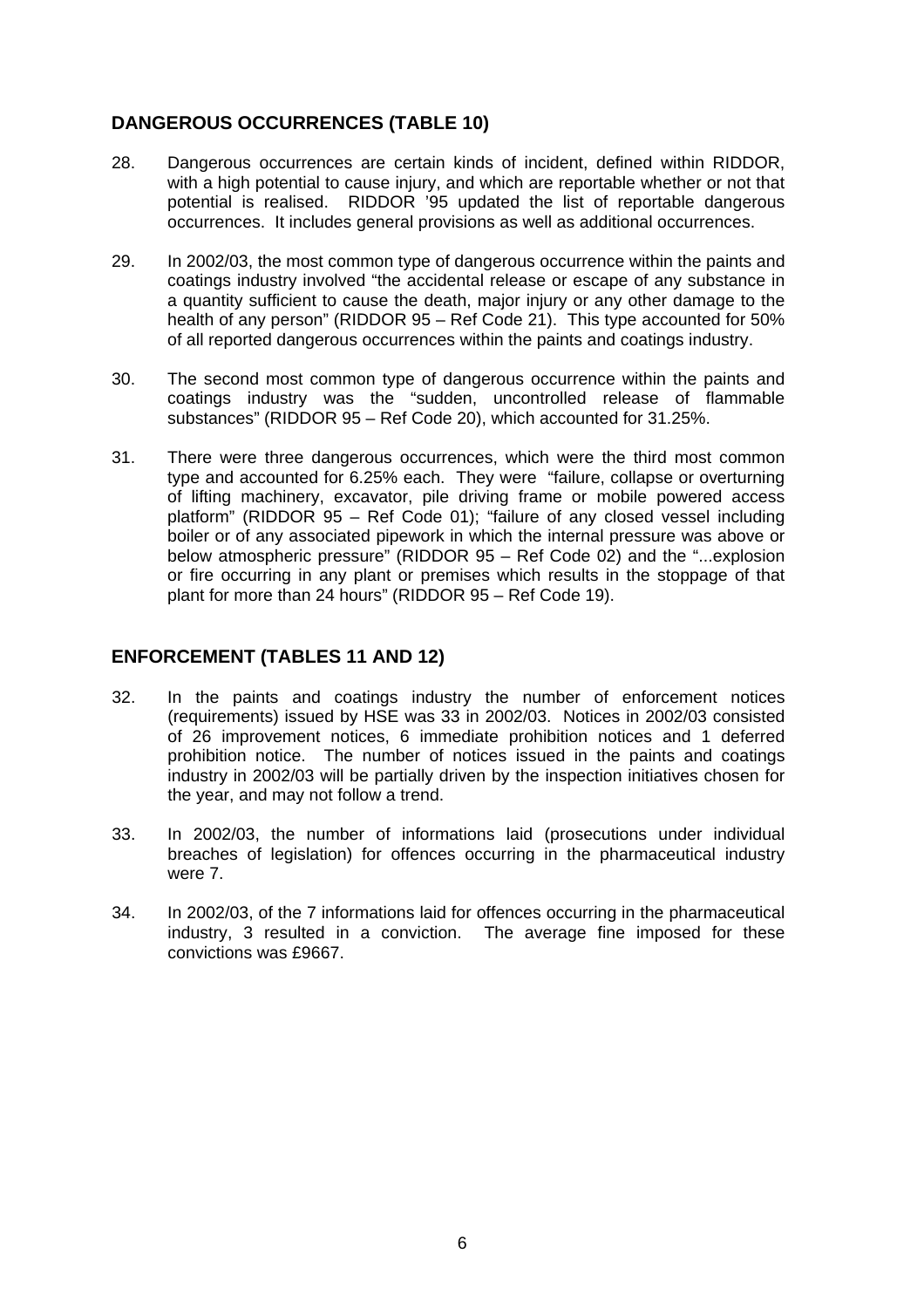# **TABLE 1: INJURIES WITHIN THE PAINTS AND COATINGS INDUSTRY REPORTED TO ALL ENFORCING AUTHORITIES, 2002/03**

| Year <sup>(a)</sup>      | <b>EMPLOYEES</b>                                 |    |     |     | <b>SELF-EMPLOYED</b>               |  |     |       |       | <b>MEMBERS OF PUBLIC</b> | <b>TRAINEE</b> |              |  |
|--------------------------|--------------------------------------------------|----|-----|-----|------------------------------------|--|-----|-------|-------|--------------------------|----------------|--------------|--|
|                          | Major<br><b>Total</b><br>Fatal<br>Over 3-<br>Day |    |     |     | Total<br>Major<br>Fatal<br>Over 3- |  |     | Fatal | Major | <b>Total</b>             | Over 3-<br>Day | <b>Total</b> |  |
|                          |                                                  |    |     |     |                                    |  | Day |       |       |                          |                |              |  |
| $2002/03$ <sup>(d)</sup> |                                                  | 49 | 251 | 300 |                                    |  |     |       |       |                          |                |              |  |

(a) Years commencing 1 April.

(b) As defined by SIC92 1995/96 – 2002/03.

## **TABLE 2: EMPLOYEE INJURY RATES (A) WITHIN THE PAINTS AND COATINGS AND CHEMICAL INDUSTRIES (C), AS REPORTED TO ALL ENFORCING AUTHORITIES, 2002/03**

| Year <sup>(b)</sup>      |                               | Fatal     |                                            | Major |                               | Over 3-Day | Total                         |                  |  |
|--------------------------|-------------------------------|-----------|--------------------------------------------|-------|-------------------------------|------------|-------------------------------|------------------|--|
|                          | <b>Paints and</b><br>Coatings | Chemicals | <b>Paints and</b><br>Chemicals<br>Coatings |       | <b>Paints and</b><br>Coatings | Chemicals  | <b>Paints and</b><br>Coatings | <b>Chemicals</b> |  |
| $2002/03$ <sup>(c)</sup> |                               | 0.9       | 199.2                                      | 173.2 | 1020.3<br>687.7               |            | 1219.5                        | 861.8            |  |

(a) Incidence rates per 100,000 employees.

(b) Years commencing 1 April.

(c) As defined by SIC92 for 1995/96 – 2002/03.

# **TABLE 3: INJURIES TO EMPLOYEES WITHIN THE PAINTS AND COATINGS INDUSTRY AS REPORTED TO ALL ENFORCING AUTHORITIES, 2002/03**

<span id="page-7-0"></span>

| <b>Standard Industrial Classification</b><br>(1992) - Group                                                                      | ∓atal | Maior | Over 3 Dav | <b>Total</b> |
|----------------------------------------------------------------------------------------------------------------------------------|-------|-------|------------|--------------|
| <b>243</b> Manufacture of paints, varnishes and similar coatings,<br>printing ink and mastics (Includes 24620 glue and gelatine) |       | 49    | 251        | 300          |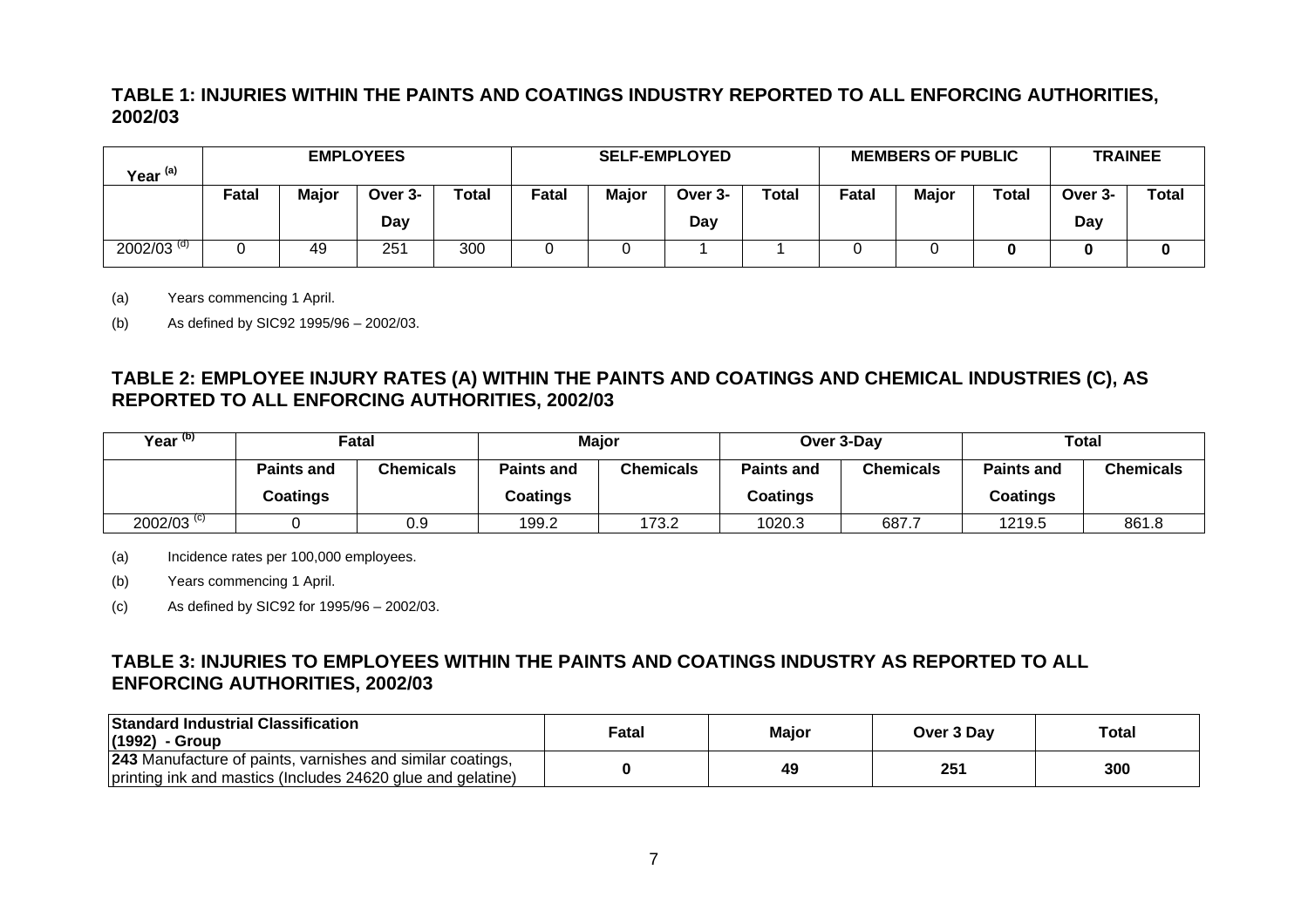# **TABLE 3A: EMPLOYEE INJURY RATES (PER 100 000 EMPLOYEES) IN THE PAINTS AND COATINGS INDUSTRY (A), 2002/03**

| <b>Standard Industrial Classification (1992) - Group</b>                                                                         | <b>Fatal and Major Injury Rate</b> | <b>All Reported Injury Rate</b> |
|----------------------------------------------------------------------------------------------------------------------------------|------------------------------------|---------------------------------|
| <b>243</b> Manufacture of paints, varnishes and similar coatings, printing ink and mastics (Includes<br>24620 glue and gelatine) | 199.2                              | 1219.5                          |

a. As reported to all enforcing authorities.

## **TABLE 4: INJURIES TO EMPLOYEES IN THE PAINTS AND COATINGS INDUSTRY AS REPORTED TO ALL ENFORCING AUTHORITIES, 2002/03**

<span id="page-8-0"></span>

| <b>KIND OF ACCIDENT</b>                          | <b>FATAL</b> | <b>MAJOR</b> | <b>OVER 3 DAY</b> | <b>TOTAL</b> |
|--------------------------------------------------|--------------|--------------|-------------------|--------------|
|                                                  | 02/03        | 02/03        | 02/03             |              |
| Contact with moving machinery                    |              |              | 13                | 16           |
| Struck by moving inc flying/falling object       |              |              | 23                | 24           |
| Struck by moving vehicle                         | C            | 3            | 6                 | 9            |
| Strike against something fixed or stationary     |              |              | $\overline{15}$   | 17           |
| Injured whilst handling, lifting or carrying     |              |              | 112               | 119          |
| Slip, trip or fall on same level                 |              | 18           | 56                | 74           |
| Fall from a height:                              |              |              |                   |              |
| Up to and inc 2m                                 |              |              | 6                 | 13           |
| Over 2m                                          |              |              |                   |              |
| Height not stated                                |              | 2            |                   |              |
| <b>Total falls</b>                               |              | 10           | 9                 | 19           |
| Trapped by something collapsing/overturning      |              |              |                   |              |
| Drowning or asphyxiation                         |              | 0            |                   |              |
| Exposure to or contact with harmful substances   |              |              | 11                | 16           |
| Exposure to fire                                 |              |              |                   |              |
| Exposure to an explosion                         |              | ∩            |                   |              |
| Contact with electricity or electrical discharge |              |              |                   |              |
| Injured by an animal                             |              |              |                   |              |
| Injuries caused by assault or violence           |              | 0            |                   |              |
| Other kind of accident                           |              | $\Omega$     | 5                 |              |
| Injuries not classified by kind                  |              | O            |                   |              |
| <b>TOTAL</b>                                     |              | 49           | 251               | 300          |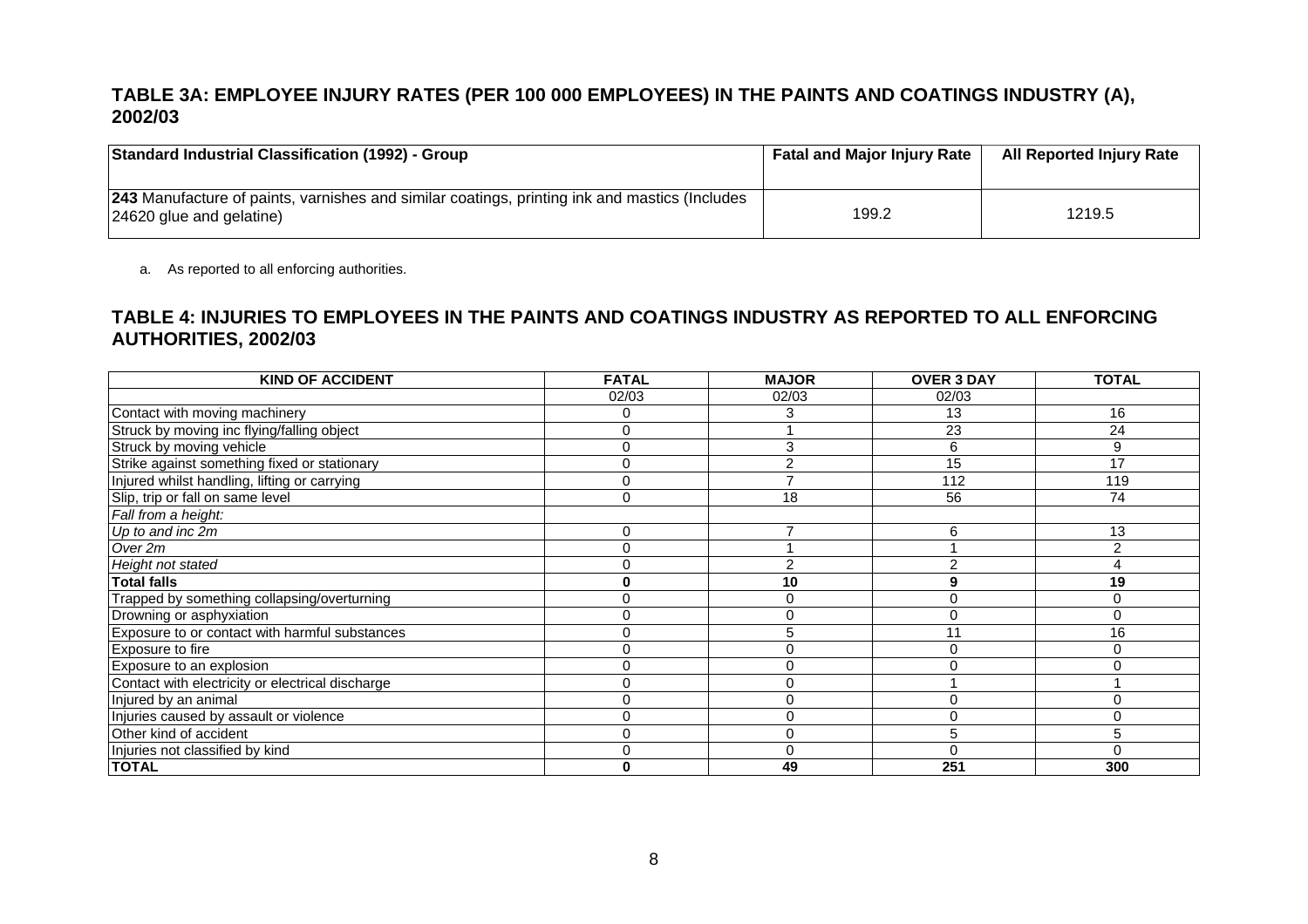### **TABLE 5: MAJOR INJURIES TO EMPLOYEES IN THE PAINTS AND COATINGS INDUSTRY AS REPORTED TO ALL ENFORCING AUTHORITIES, BY NATURE AND SITE, 2002/03**

<span id="page-9-0"></span>

|                              |                  | Nature of Injury   |                  |                |                     |                |                      |                         |              |                  |                  |                |                |                |                |             |                         |
|------------------------------|------------------|--------------------|------------------|----------------|---------------------|----------------|----------------------|-------------------------|--------------|------------------|------------------|----------------|----------------|----------------|----------------|-------------|-------------------------|
| <b>Site of Injury</b>        | Amputation       | sight<br>৳<br>Loss | Fracture         | Dislocation    | Concuss<br>Internal | Laceration     | Contusion            | Burn                    | Asphyxiation | Strain           | Superficial      | Multiple       | Electricity    | Natural Cause  | Other Known    | Other NK    | Total                   |
|                              | $\mathbf 0$      | $\mathbf 0$        | $\mathbf 0$      | $\mathbf 0$    | 0                   | $\mathbf 0$    | $\Omega$             | 3                       | $\mathbf 0$  | 0                | $\mathbf 0$      | 0              | $\Omega$       | $\mathbf{0}$   | $\Omega$       | $\Omega$    | $\mathbf 3$             |
| Eye<br>Ear                   | 0                | $\mathbf 0$        | $\mathbf 0$      | $\overline{0}$ | $\overline{0}$      | $\mathbf{0}$   | $\Omega$             | $\mathbf 0$             | $\mathbf 0$  | $\mathbf 0$      | $\mathbf 0$      | $\overline{0}$ | $\mathbf 0$    | $\Omega$       | $\Omega$       | $\Omega$    | $\mathbf 0$             |
| Face-other parts             | $\boldsymbol{0}$ | $\mathbf 0$        | $\boldsymbol{0}$ | $\mathbf 0$    | 0                   | $\mathbf 0$    | $\Omega$             | $\mathbf 0$             | $\Omega$     | $\mathbf 0$      | $\pmb{0}$        | 0              | $\mathbf 0$    | $\Omega$       | $\mathbf 0$    | $\Omega$    | $\mathbf 0$             |
| Head                         | 0                | $\Omega$           | $\overline{0}$   | $\mathbf 0$    | $\overline{0}$      | $\Omega$       | $\Omega$             | $\overline{0}$          | $\Omega$     | $\mathbf 0$      | $\mathbf 0$      | 0              | $\Omega$       | $\Omega$       | $\Omega$       | $\Omega$    | $\mathbf 0$             |
| Several head                 | 0                | $\mathbf 0$        | $\mathbf 0$      | $\overline{0}$ | 0                   | $\mathbf 0$    | $\overline{0}$       | $\mathbf 0$             | 0            | $\mathbf 0$      | $\overline{0}$   | $\overline{0}$ | $\mathbf 0$    | $\overline{0}$ | $\overline{0}$ | 0           | $\mathbf 0$             |
| <b>Total: head</b>           | 0                | $\mathbf 0$        | $\mathbf 0$      | $\mathbf 0$    | $\mathbf 0$         | $\mathbf 0$    | $\bf{0}$             | $\overline{\mathbf{3}}$ | 0            | $\mathbf 0$      | $\mathbf 0$      | $\pmb{0}$      | $\mathbf 0$    | $\bf{0}$       | $\mathbf 0$    | $\bf{0}$    | $\mathbf{3}$            |
| <b>Neck</b>                  | 0                | $\mathbf 0$        | $\overline{0}$   | $\overline{0}$ | 0                   | $\mathbf 0$    | $\overline{0}$       | $\overline{0}$          | $\Omega$     | $\overline{0}$   | $\mathbf 0$      | 0              | $\mathbf 0$    | $\overline{0}$ | $\mathbf 0$    | $\Omega$    | $\mathbf 0$             |
| <b>Back</b>                  | 0                | $\Omega$           | 0                | $\mathbf 0$    | 0                   | $\Omega$       | $\Omega$             | $\Omega$                | $\Omega$     | $\Omega$         | 0                | 0              | $\Omega$       | $\Omega$       | $\Omega$       | $\Omega$    | 0                       |
| Trunk                        | $\overline{0}$   | $\Omega$           | $\overline{2}$   | $\mathbf 0$    | 0                   | $\Omega$       | $\Omega$             | $\mathbf 0$             | $\Omega$     | $\overline{0}$   | $\mathbf 0$      | 0              | $\mathbf 0$    | $\Omega$       | $\Omega$       | $\Omega$    | $\mathbf{2}$            |
| Several torso                | 0                | 0                  | $\mathbf 0$      | $\mathbf 0$    | $\mathbf 0$         | $\Omega$       | $\Omega$             | $\overline{0}$          | $\Omega$     | $\mathbf 0$      | $\mathbf 0$      | 0              | $\mathbf 0$    | $\Omega$       | $\Omega$       | $\Omega$    | $\mathbf 0$             |
| <b>Total: torso</b>          | $\mathbf 0$      | $\mathbf 0$        | $\overline{2}$   | $\mathbf 0$    | $\mathbf 0$         | $\bf{0}$       | $\bf{0}$             | $\mathbf 0$             | $\bf{0}$     | $\mathbf 0$      | $\mathbf 0$      | $\mathbf 0$    | $\bf{0}$       | $\bf{0}$       | $\bf{0}$       | $\bf{0}$    | $\overline{2}$          |
| Finger                       | $\mathbf{1}$     | $\mathbf 0$        | $\overline{1}$   | $\mathbf 0$    | 0                   | $\Omega$       | $\Omega$             | $\overline{0}$          | $\mathbf 0$  | $\overline{0}$   | $\overline{0}$   | 0              | $\mathbf 0$    | $\overline{0}$ | $\Omega$       | $\Omega$    | $\mathbf{2}$            |
| Hand                         | 0                | $\mathbf 0$        | 6                | $\mathbf 0$    | $\overline{0}$      | $\Omega$       | $\Omega$             | $\overline{0}$          | $\Omega$     | $\mathbf 0$      | $\mathbf 0$      | 0              | $\mathbf 0$    | $\Omega$       | $\Omega$       | $\Omega$    | $\overline{\mathbf{6}}$ |
| Wrist                        | 0                | $\mathbf 0$        | $\overline{9}$   | $\mathbf 0$    | 0                   | $\Omega$       | $\Omega$             | $\overline{0}$          | $\Omega$     | $\mathbf 0$      | $\mathbf 0$      | $\overline{0}$ | $\overline{0}$ | $\Omega$       | $\Omega$       | $\Omega$    | $\overline{9}$          |
| Upper limb                   | $\mathbf 0$      | $\mathbf 0$        | 6                | $\mathbf 1$    | 0                   | $\Omega$       | $\Omega$             | 1                       | $\Omega$     | $\overline{0}$   | $\mathbf 0$      | 0              | $\Omega$       | $\Omega$       | $\Omega$       | $\Omega$    | 8                       |
| Several upper limb           | $\boldsymbol{0}$ | $\mathbf 0$        | 1                | $\mathbf 0$    | $\mathbf 0$         | $\mathbf 0$    | $\overline{0}$       | $\mathbf 0$             | 0            | $\boldsymbol{0}$ | $\boldsymbol{0}$ | 0              | $\mathbf 0$    | $\overline{0}$ | $\mathbf 0$    | $\mathbf 0$ | $\mathbf{1}$            |
| Total: upper limb            | $\mathbf{1}$     | $\bf{0}$           | 23               | 1              | $\mathbf 0$         | $\bf{0}$       | $\bf{0}$             | $\mathbf 1$             | 0            | $\mathbf 0$      | $\mathbf 0$      | $\bf{0}$       | $\bf{0}$       | $\bf{0}$       | $\bf{0}$       | $\bf{0}$    | 26                      |
| Toe                          | 0                | $\overline{0}$     | $\mathbf 0$      | $\mathbf 0$    | 0                   | $\overline{0}$ | $\Omega$             | $\mathbf 0$             | $\mathbf 0$  | $\mathbf 0$      | $\mathbf 0$      | $\overline{0}$ | $\mathbf 0$    | 0              | $\overline{0}$ | $\Omega$    | $\pmb{0}$               |
| Foot                         | 0                | $\mathbf 0$        | $\overline{7}$   | $\mathbf 0$    | $\mathbf 0$         | $\mathbf 0$    | $\Omega$             | $\overline{0}$          | $\Omega$     | $\mathbf 0$      | $\mathbf 0$      | 0              | $\mathbf 0$    | $\overline{0}$ | $\mathbf 0$    | $\Omega$    | $\overline{7}$          |
| Ankle                        | 0                | $\mathbf 0$        | $\mathbf{1}$     | $\mathbf 0$    | $\overline{0}$      | $\overline{0}$ | $\Omega$             | $\overline{0}$          | $\mathbf 0$  | $\mathbf 0$      | $\mathbf 0$      | $\overline{0}$ | $\overline{0}$ | $\overline{0}$ | $\Omega$       | $\Omega$    | $\mathbf{1}$            |
| Lower limb                   | 0                | $\mathbf 0$        | $6\phantom{1}6$  | $\mathbf{1}$   | 0                   | $\mathbf 0$    | $\Omega$             | $\mathbf 0$             | $\mathbf 0$  | $\overline{0}$   | $\mathbf 0$      | $\overline{0}$ | $\mathbf 0$    | $\overline{0}$ | $\Omega$       | $\Omega$    | $\overline{7}$          |
| Several lower limb           | $\overline{0}$   | $\mathbf 0$        | $\overline{0}$   | $\overline{0}$ | $\overline{0}$      | $\Omega$       | $\Omega$             | $\mathbf 0$             | $\Omega$     | $\overline{0}$   | $\overline{0}$   | 0              | $\mathbf 0$    | $\Omega$       | $\mathbf 0$    | $\mathbf 0$ | $\bf{0}$                |
| <b>Total: lower limb</b>     | $\mathbf 0$      | 0                  | 14               | 1              | $\bf{0}$            | $\bf{0}$       | $\bf{0}$             | $\bf{0}$                | $\bf{0}$     | $\bf{0}$         | $\bf{0}$         | $\mathbf 0$    | $\bf{0}$       | $\bf{0}$       | $\bf{0}$       | $\bf{0}$    | 15                      |
| Several locations            | $\overline{0}$   | $\mathbf 0$        | $\mathbf{1}$     | $\overline{0}$ | 0                   | $\Omega$       | $\Omega$             | $\mathbf 1$             | $\mathbf 0$  | $\overline{0}$   | $\overline{0}$   | $\overline{0}$ | $\overline{0}$ | $\Omega$       | $\Omega$       | $\Omega$    | $\overline{2}$          |
| General locations            | 0                | $\mathbf 0$        | 0                | $\mathbf 0$    | 0                   | $\overline{0}$ | -1                   | $\overline{0}$          | $\mathbf 0$  | $\overline{0}$   | $\mathbf 0$      | 0              | $\mathbf 0$    | $\Omega$       | $\Omega$       | 0           | $\mathbf{1}$            |
| <b>Unspecified locations</b> | 0                | 0                  | $\overline{0}$   | $\mathbf 0$    | 0                   | $\Omega$       | $\Omega$             | $\overline{0}$          | $\Omega$     | 0                | $\mathbf 0$      | 0              | $\mathbf 0$    | $\overline{0}$ | $\Omega$       | $\Omega$    | $\mathbf 0$             |
| <b>GRAND TOTAL</b>           | $\mathbf 1$      | 0                  | 40               | $\overline{2}$ | $\mathbf 0$         | $\bf{0}$       | $\blacktriangleleft$ | 5                       | $\mathbf 0$  | 0                | $\mathbf 0$      | $\mathbf{0}$   | $\bf{0}$       | $\bf{0}$       | $\bf{0}$       | $\bf{0}$    | 49                      |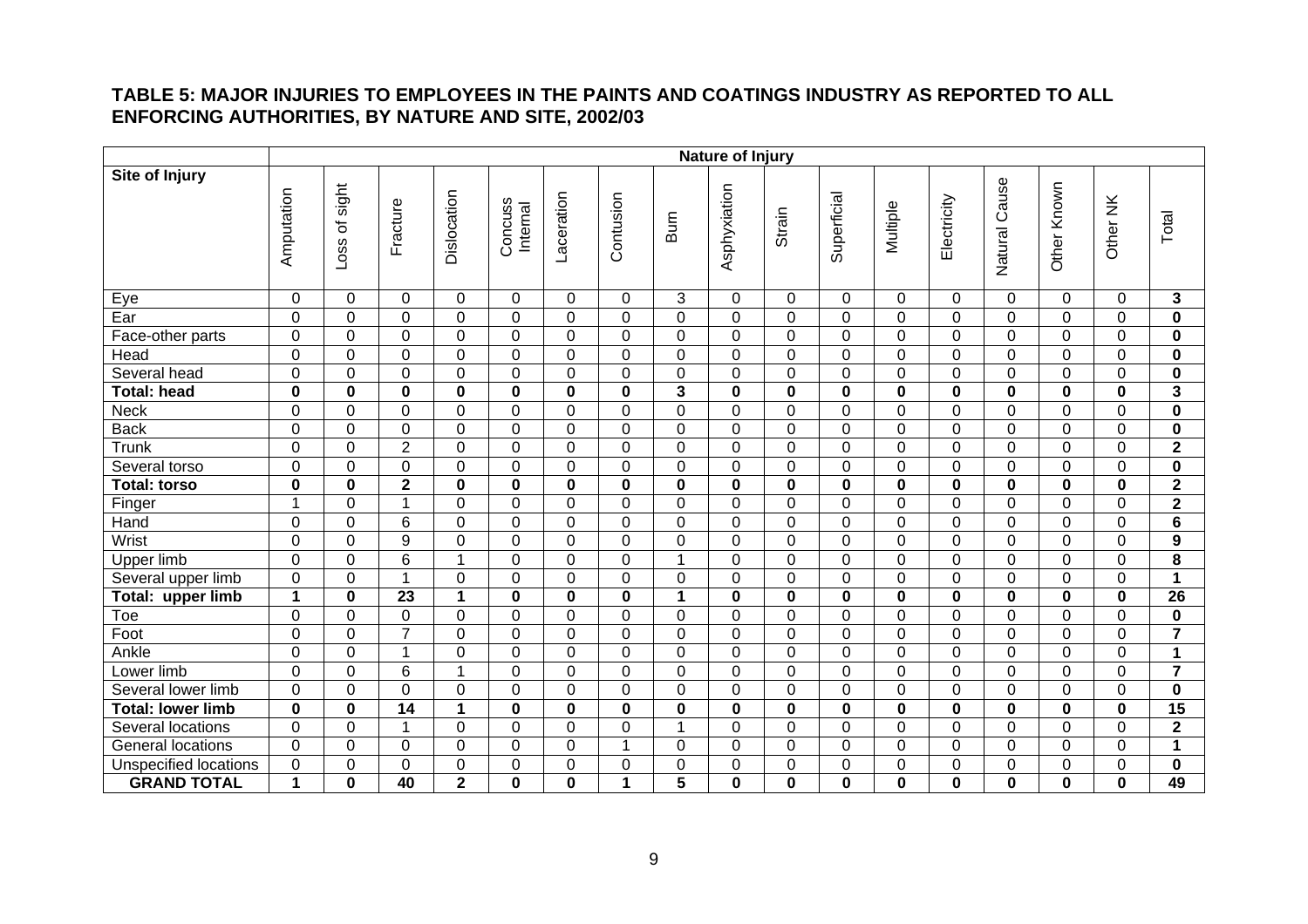## **TABLE 6: OVER 3-DAY INJURIES TO EMPLOYEES IN THE PAINTS AND COATINGS INDUSTRY AS REPORTED TO ALL ENFORCING AUTHORITIES, BY NATURE AND SITE, 2002/03**

<span id="page-10-0"></span>

|                          | Nature of Injury |                    |                |                |                     |                         |                |                         |                          |                  |                         |                |                |                  |                         |                |                         |
|--------------------------|------------------|--------------------|----------------|----------------|---------------------|-------------------------|----------------|-------------------------|--------------------------|------------------|-------------------------|----------------|----------------|------------------|-------------------------|----------------|-------------------------|
| <b>Site of Injury</b>    | Amputation       | đ<br>sight<br>Loss | Fracture       | Dislocation    | Concuss<br>Internal | Laceration              | Contusion      | Bum                     | Asphyxiatio<br>$\subset$ | Strain           | Superficial             | Multiple       | Electricity    | Natural<br>Cause | Other<br>Known          | Other<br>NK    | Total                   |
| Eye                      | $\overline{0}$   | $\Omega$           | $\Omega$       | $\mathbf 0$    | $\Omega$            | $\Omega$                | $\Omega$       | $\Omega$                | $\Omega$                 | $\mathbf{0}$     | 3                       | 0              | $\Omega$       | $\Omega$         | $\overline{2}$          | 1              | 6                       |
| Ear                      | $\mathbf 0$      | $\mathbf 0$        | $\mathbf 0$    | $\overline{0}$ | 0                   | $\mathbf 0$             | $\overline{0}$ | 0                       | $\overline{0}$           | $\overline{0}$   | $\overline{0}$          | $\overline{0}$ | $\overline{0}$ | $\Omega$         | $\overline{0}$          | $\mathbf 0$    | $\mathbf 0$             |
| Face-other parts         | $\overline{0}$   | $\mathbf 0$        | $\mathbf 0$    | $\mathbf 0$    | 0                   | $\overline{1}$          | $\Omega$       | $\mathbf{1}$            | $\Omega$                 | $\mathbf 0$      | $\mathbf 0$             | 1              | $\Omega$       | $\Omega$         | $\Omega$                | $\Omega$       | $\overline{\mathbf{3}}$ |
| Head                     | $\mathbf 0$      | $\mathbf 0$        | $\overline{0}$ | $\overline{0}$ | 0                   | $\overline{1}$          | $\overline{2}$ | 0                       | $\Omega$                 | $\mathbf 0$      | $\mathbf 0$             | 0              | $\mathbf 0$    | $\mathbf 0$      | $\mathbf 0$             |                | $\overline{\mathbf{4}}$ |
| Several head             | $\mathbf 0$      | $\mathbf 0$        | $\mathbf 0$    | $\pmb{0}$      | 0                   | $\Omega$                | $\mathbf 0$    | 0                       | 0                        | $\mathbf 0$      | $\mathbf 0$             | 0              | $\mathbf 0$    | $\Omega$         | $\mathbf 0$             | $\mathbf 0$    | $\mathbf 0$             |
| <b>Total: head</b>       | $\mathbf 0$      | $\mathbf 0$        | $\bf{0}$       | $\mathbf 0$    | 0                   | $\overline{2}$          | $\overline{2}$ | $\mathbf 1$             | 0                        | $\bf{0}$         | $\mathbf 3$             | 1              | $\bf{0}$       | $\bf{0}$         | $\overline{2}$          | $\mathbf{2}$   | 13                      |
| <b>Neck</b>              | $\overline{0}$   | $\overline{0}$     | $\overline{0}$ | $\overline{0}$ | 0                   | 0                       | $\Omega$       | $\Omega$                | 0                        | 1                | $\overline{0}$          | 0              | $\overline{0}$ | $\Omega$         | $\overline{0}$          | $\mathbf 0$    | $\mathbf{1}$            |
| <b>Back</b>              | $\Omega$         | $\overline{0}$     | $\mathbf 0$    | $\overline{0}$ | 0                   | 0                       | 6              | 1                       | $\Omega$                 | 67               | $\mathbf{1}$            | 0              | $\Omega$       | $\Omega$         | $\mathbf 0$             | $\Omega$       | 75                      |
| Trunk                    | $\overline{0}$   | $\Omega$           | $\overline{0}$ | $\overline{0}$ | 0                   | $\overline{0}$          | $\overline{3}$ | $\overline{0}$          | $\Omega$                 | $\overline{3}$   | $\mathbf{1}$            | 0              | $\overline{0}$ | $\Omega$         | $\Omega$                | $\Omega$       | $\overline{7}$          |
| Several torso            | $\overline{0}$   | $\Omega$           | $\overline{0}$ | $\mathbf 0$    | 0                   | $\overline{0}$          | $\Omega$       | $\Omega$                | $\Omega$                 | $\overline{0}$   | $\mathbf 0$             | $\overline{0}$ | $\Omega$       | $\Omega$         | $\Omega$                | $\Omega$       | $\mathbf 0$             |
| <b>Total: torso</b>      | $\mathbf 0$      | $\bf{0}$           | $\mathbf 0$    | $\mathbf 0$    | 0                   | $\bf{0}$                | 9              | $\mathbf 1$             | $\bf{0}$                 | $\overline{71}$  | $\overline{2}$          | $\mathbf 0$    | $\bf{0}$       | $\bf{0}$         | $\bf{0}$                | $\bf{0}$       | $\overline{83}$         |
| Finger                   | $\mathbf 0$      | $\mathbf 0$        | 6              | $\overline{2}$ | $\Omega$            | 10                      | $\overline{4}$ | 1                       | $\Omega$                 | 1                | $6\phantom{1}6$         | 0              | $\Omega$       | $\Omega$         | $\Omega$                | $\Omega$       | 30                      |
| Hand                     | $\overline{0}$   | $\mathbf 0$        | $\overline{0}$ | $\mathbf 0$    | 0                   | $\overline{5}$          | 3              | $\Omega$                | $\Omega$                 | $\overline{0}$   | $\overline{1}$          | $\overline{0}$ | $\Omega$       | $\Omega$         | $\Omega$                | $\Omega$       | $\overline{9}$          |
| Wrist                    | $\Omega$         | $\overline{0}$     | $\mathbf 0$    | $\mathbf 0$    | 0                   | $\overline{1}$          | $\Omega$       | $\Omega$                | $\Omega$                 | $\boldsymbol{9}$ | $\mathbf{1}$            | 0              | $\Omega$       | $\Omega$         | $\Omega$                | $\Omega$       | $\overline{11}$         |
| <b>Upper limb</b>        | $\Omega$         | $\Omega$           | $\overline{0}$ | $\mathbf 0$    | 0                   | $\overline{2}$          | 4              | $\mathbf{1}$            | $\Omega$                 | $\overline{14}$  | $\overline{2}$          | 0              | $\Omega$       | $\Omega$         | $\overline{2}$          | $\Omega$       | $\overline{25}$         |
| Several upper limb       | $\overline{0}$   | $\overline{0}$     | $\overline{0}$ | $\mathbf 0$    | 0                   | $\overline{0}$          | $\overline{1}$ | 0                       | $\Omega$                 | 1                | $\overline{0}$          | $\overline{0}$ | $\Omega$       | $\Omega$         | $\Omega$                | $\Omega$       | $\overline{2}$          |
| Total: upper limb        | $\bf{0}$         | $\bf{0}$           | $6\phantom{1}$ | $\mathbf{2}$   | 0                   | 18                      | 12             | $\mathbf 2$             | $\mathbf 0$              | 25               | 10                      | $\mathbf{0}$   | $\mathbf 0$    | $\bf{0}$         | $\overline{\mathbf{2}}$ | $\bf{0}$       | $\overline{77}$         |
| Toe                      | 0                | $\mathbf 0$        | $\mathbf 0$    | $\mathbf 0$    | 0                   | 0                       |                | 0                       | 0                        | $\mathbf 0$      | $\mathbf 0$             | 0              | $\mathbf 0$    | $\mathbf 0$      | $\mathbf 0$             | $\mathbf 0$    | $\mathbf 1$             |
| Foot                     | $\mathbf 0$      | $\mathbf 0$        | $\mathbf 0$    | $\pmb{0}$      | $\Omega$            | 1                       | 6              | 3                       | $\Omega$                 | $\overline{2}$   | $\mathbf 0$             | 1              | $\Omega$       | $\Omega$         | $\Omega$                | $\Omega$       | 13                      |
| Ankle                    | $\overline{0}$   | $\Omega$           | $\overline{0}$ | $\mathbf 0$    | $\mathbf{0}$        | 0                       | 3              | $\Omega$                | $\Omega$                 | 14               | $\mathbf 0$             | 0              | $\Omega$       | $\Omega$         | $\Omega$                | $\Omega$       | $\overline{17}$         |
| Lower limb               | 0                | $\mathbf 0$        | $\overline{0}$ | $\mathbf 0$    | 0                   | $\overline{2}$          | $\overline{7}$ | 1                       | 0                        | 10               | $\overline{2}$          | 0              | $\mathbf 0$    | $\Omega$         | $\overline{2}$          | $\mathbf 0$    | 24                      |
| Several lower limb       | $\Omega$         | $\Omega$           | $\overline{1}$ | $\mathbf 0$    | $\mathbf{0}$        | $\overline{0}$          | 1              | $\Omega$                | $\Omega$                 | $\Omega$         | $\mathbf 0$             | $\overline{0}$ | $\Omega$       | $\Omega$         | $\Omega$                | $\Omega$       | $\overline{2}$          |
| <b>Total: lower limb</b> | $\mathbf 0$      | $\mathbf 0$        | 1              | $\mathbf 0$    | $\mathbf 0$         | $\overline{\mathbf{3}}$ | 18             | $\overline{\mathbf{4}}$ | $\mathbf{0}$             | $\overline{26}$  | $\overline{\mathbf{2}}$ | 1              | $\bf{0}$       | $\bf{0}$         | $\overline{2}$          | $\mathbf{0}$   | 57                      |
| Several locations        | $\mathbf 0$      | $\mathbf 0$        | $\overline{0}$ | $\mathbf 0$    | 0                   | $\Omega$                | 6              | $\Omega$                | $\Omega$                 | $\overline{7}$   | $\mathbf{1}$            | $\overline{2}$ | $\Omega$       | $\Omega$         | $\overline{\mathbf{A}}$ | $\Omega$       | 17                      |
| <b>General locations</b> | $\overline{0}$   | $\overline{0}$     | $\mathbf 0$    | $\mathbf 0$    | 0                   | 0                       | $\Omega$       | $\overline{0}$          | $\overline{0}$           | $\overline{0}$   | $\mathbf 0$             | 0              | $\overline{1}$ | $\Omega$         | 1                       | $\mathbf 0$    | $\mathbf{2}$            |
| Unspecified<br>locations | 0                | $\Omega$           | $\mathbf 0$    | $\mathbf 0$    | $\Omega$            | $\Omega$                | $\Omega$       | $\Omega$                | 0                        | 1                | $\mathbf 0$             | 0              | $\Omega$       | $\Omega$         | $\Omega$                | 1              | $\mathbf{2}$            |
| <b>GRAND TOTAL</b>       | 0                | $\mathbf 0$        | $\overline{7}$ | $\overline{2}$ | 0                   | 23                      | 47             | 8                       | 0                        | 130              | 18                      | 4              | 1              | $\mathbf 0$      | 8                       | $\overline{3}$ | 251                     |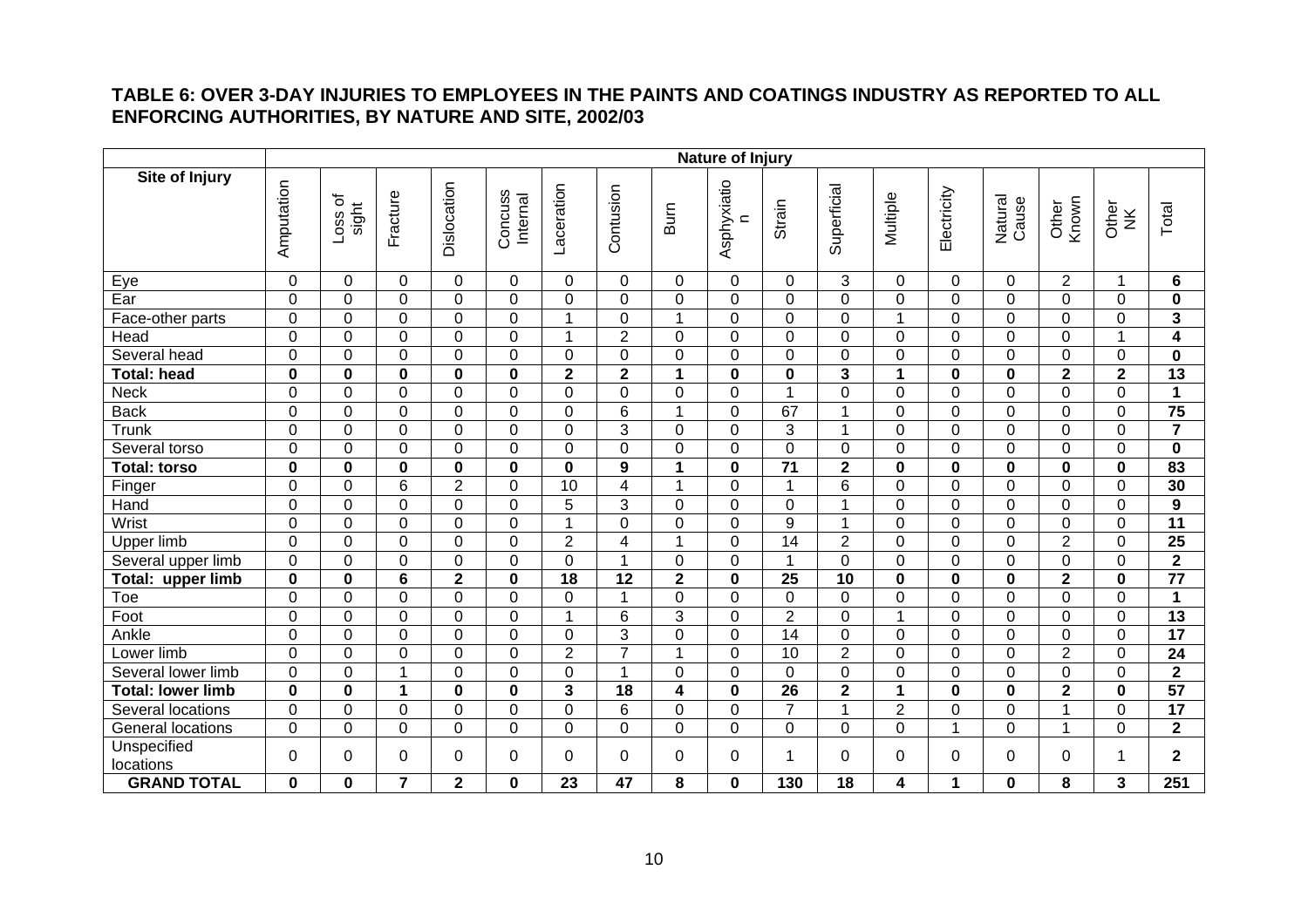# **TABLE 7: INJURIES TO EMPLOYEES IN THE PAINTS AND COATINGS INDUSTRY, BY PROCESS ENVIRONMENT, AS REPORTED TO HSE 2002/03**

<span id="page-11-0"></span>

| <b>Process Environment</b>          | Fatal          | Major          | Over 3 Day      | <b>Total</b>   |
|-------------------------------------|----------------|----------------|-----------------|----------------|
|                                     |                |                |                 |                |
| Admin                               | 0              | $\mathbf 0$    |                 | 1              |
| <b>Chemical Drying Processes</b>    | 0              | $\mathbf 0$    | $\mathbf 0$     | $\mathbf 0$    |
| <b>Chemical Filling/Discharging</b> | 0              | $\overline{3}$ | $\overline{8}$  | 11             |
| <b>Chemical Mixing</b>              | $\Omega$       | $\mathbf 0$    | 4               | 4              |
| <b>Chemical Shaping</b>             | 0              | 1              | $\Omega$        | 1              |
| <b>Chemical Size Reduction</b>      | $\Omega$       | $\Omega$       | $\Omega$        | $\bf{0}$       |
| <b>Chemical Sterilising</b>         | 0              | $\mathbf 0$    | 0               | $\bf{0}$       |
| <b>Chemical Storage</b>             | 0              | $\mathbf 0$    | $\Omega$        | $\bf{0}$       |
| <b>Chemical Transfer</b>            | 0              | 1              | 3               | 4              |
| <b>General Amenities</b>            | 0              | $\mathbf 0$    |                 | 1              |
| <b>General Assembly</b>             | 0              | $\mathbf 0$    | 0               | $\bf{0}$       |
| <b>General Examination</b>          | $\overline{0}$ | $\mathbf 0$    | $\Omega$        | $\bf{0}$       |
| <b>General Handling</b>             | $\Omega$       | $\overline{2}$ | $\overline{30}$ | 32             |
| <b>General Installing</b>           | $\Omega$       | $\Omega$       | $\Omega$        | 0              |
| <b>General Laboratory Services</b>  | 0              | $\mathbf 0$    |                 | 1              |
| <b>General Labouring</b>            | 0              | $\overline{2}$ | 4               | 6              |
| <b>General Maintenance</b>          | 0              | 3              | $\overline{12}$ | 15             |
| <b>General Other</b>                | 0              | $\mathbf 0$    | $\overline{0}$  | $\bf{0}$       |
| <b>General Packing</b>              | 0              | 1              | $\overline{7}$  | 8              |
| <b>General Services</b>             | 0              | $\mathbf 0$    | 0               | $\bf{0}$       |
| <b>General Sorting</b>              | $\Omega$       | $\mathbf 0$    | $\Omega$        | 0              |
| <b>General Storing</b>              | 0              | $\overline{2}$ | 20              | 22             |
| <b>General Waste Disposal</b>       | 0              | $\mathbf 0$    | $\mathbf 0$     | $\bf{0}$       |
| <b>Heating Processes</b>            | 0              | $\mathbf 0$    | 0               | $\mathbf 0$    |
| Loading/Unloading                   | $\Omega$       | $\overline{c}$ | 8               | 10             |
| On-site transfer                    | 0              | $\Omega$       | $\Omega$        | $\bf{0}$       |
| <b>Other Chemical Reaction</b>      | $\overline{0}$ | 1              | $\overline{8}$  | 9              |
| <b>Other Plant Processes</b>        | 0              | $\mathbf 0$    | 0               | $\bf{0}$       |
| <b>Personnel Services</b>           | 0              | $\mathbf 0$    | $\mathbf 0$     | 0              |
| Sulphonation                        | 0              | $\mathbf 0$    | $\mathbf 0$     | $\bf{0}$       |
| <b>Travel/Delivery</b>              | 0              | $\overline{1}$ | $\overline{6}$  | $\overline{7}$ |
| Other                               | 0              | 30             | 138             | 168            |
| <b>Total</b>                        | $\mathbf{0}$   | 49             | 251             | 300            |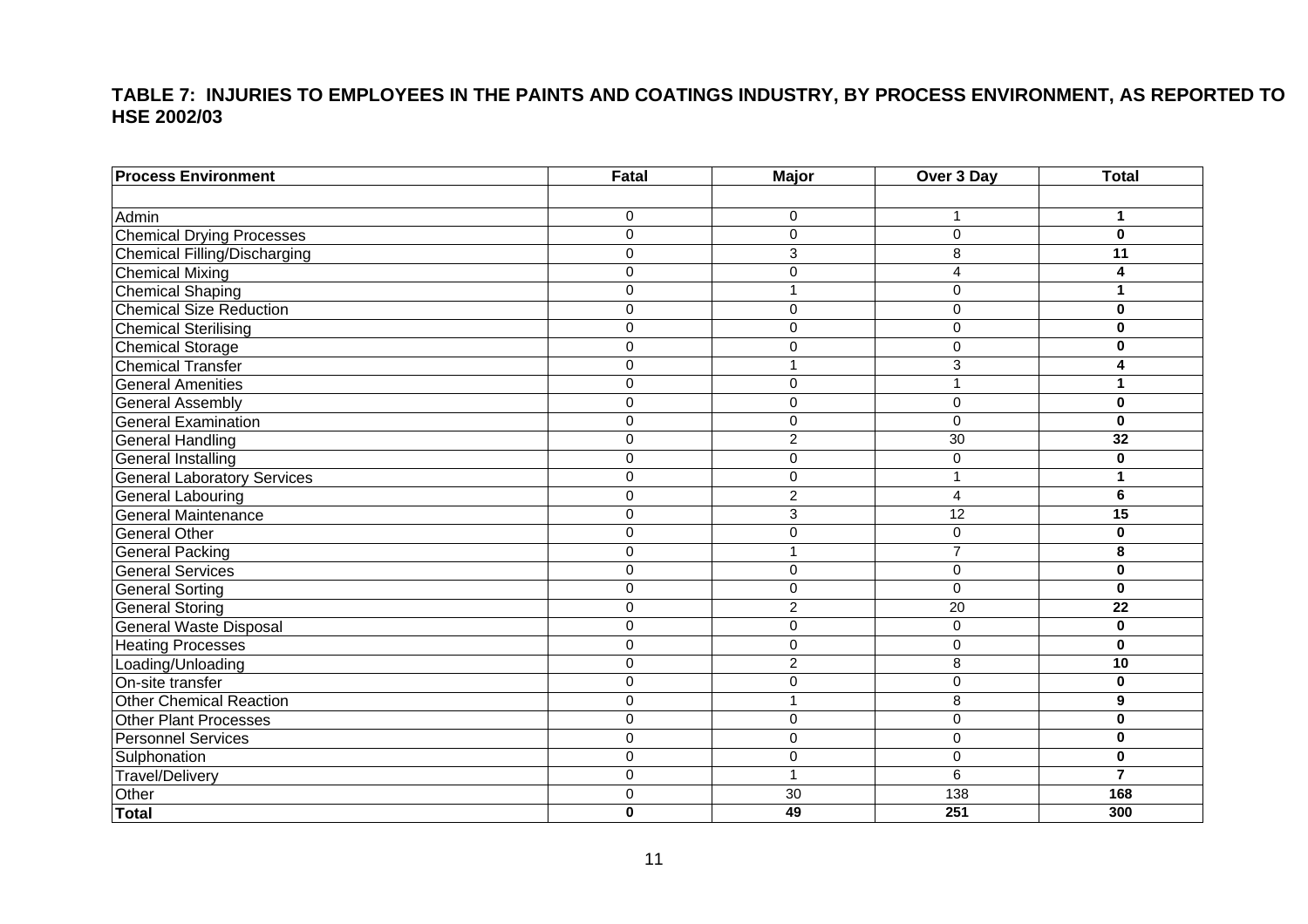## **TABLE 8a: INJURIES TO MALE EMPLOYEES IN THE PAINTS AND COATINGS INDUSTRY AS REPORTED TO ALL ENFORCING AUTHORITIES, 2002/03**

| Age of injured person | Fatal    | <b>Major</b> | Over 3 Day | <b>Total</b> |
|-----------------------|----------|--------------|------------|--------------|
| $01 - 15$             | 0        |              |            | 0            |
| $16 - 19$             |          |              | 5          |              |
| $20 - 24$             |          |              | 16         | 17           |
| 25-29                 |          |              | 21         | 26           |
| 30-34                 | 0        |              | 29         | 34           |
| 35-39                 | 0        |              | 32         | 38           |
| 40-44                 | $\Omega$ |              | 44         | 46           |
| 45-49                 | በ        |              | 20         | 25           |
| 50-54                 | 0        |              | 23         | 31           |
| 55-59                 | 0        |              | 15         | 18           |
| 60-64                 | 0        |              | 13         | 15           |
| 65 plus               | 0        |              | $\Omega$   | 0            |
| Not known             | 0        |              |            |              |
| <b>Total</b>          |          | 39           | 225        | 264          |

### **TABLE 8b: INJURIES TO FEMALE EMPLOYEES IN THE PAINTS AND COATINGS INDUSTRY AS REPORTED TO ALL ENFORCING AUTHORITIES, 2002/03**

<span id="page-12-0"></span>

| Age of injured person | Fatal | <b>Major</b> | Over 3 Day | <b>Total</b> |
|-----------------------|-------|--------------|------------|--------------|
| $01 - 15$             |       |              |            |              |
| $16-19$               |       |              |            |              |
| $20 - 24$             |       |              |            |              |
| 25-29                 |       |              | 6          |              |
| 30-34                 |       |              |            |              |
| 35-39                 |       |              |            |              |
| 40-44                 |       |              |            |              |
| 45-49                 |       |              |            |              |
| 50-54                 |       |              |            |              |
| 55-59                 |       |              |            |              |
| 60-64                 |       |              |            |              |
| 65 plus               |       |              | U          |              |
| Not known             |       |              | З          |              |
| <b>Total</b>          | 0     | 10           | 26         | 36           |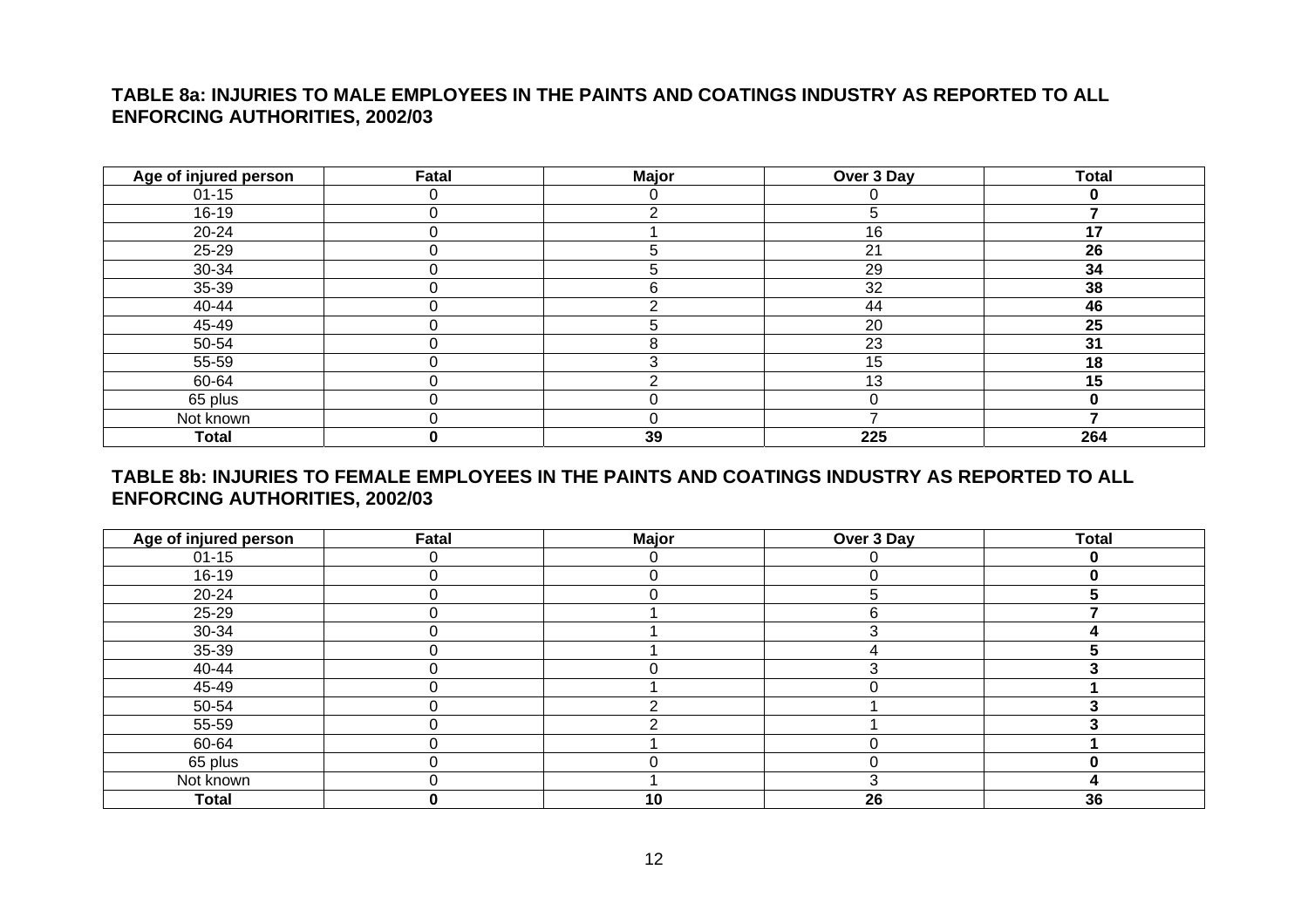## **TABLE 9: PERCENTAGE OF MAJOR AND OVER 3 DAY INJURIES TO EMPLOYEES INVESTIGATED NB BY HSE'S HID\* IN THE PAINTS AND COATINGS INDUSTRY, BY KIND OF ACCIDENT, 2002/03.**

<span id="page-13-0"></span>

|                                                            |                   |                                                | PAINTS AND COATINGS INDUSTRY                       |                             |                                                     | <b>CHEMICAL INDUSTRY</b>                                 |                   |                                                |                                                    |                           |                                                     |                                                          |
|------------------------------------------------------------|-------------------|------------------------------------------------|----------------------------------------------------|-----------------------------|-----------------------------------------------------|----------------------------------------------------------|-------------------|------------------------------------------------|----------------------------------------------------|---------------------------|-----------------------------------------------------|----------------------------------------------------------|
|                                                            | Major<br>Injuries | Number of<br>major<br>injuries<br>investigated | Percentage<br>of major<br>injuries<br>investigated | Over<br>$3-day$<br>Injuries | Number of<br>over 3-day<br>injuries<br>investigated | Percentage<br>of over 3-<br>day injuries<br>investigated | Major<br>Injuries | Number of<br>major<br>injuries<br>investigated | Percentage<br>of major<br>injuries<br>investigated | Over<br>3-day<br>Injuries | Number of<br>over-3-day<br>injuries<br>investigated | Percentage<br>of over 3-<br>day injuries<br>investigated |
| Contact with moving<br>machinery                           | 3                 | $\mathbf 1$                                    | 33                                                 | 13                          | 3                                                   | 23                                                       | 27                | 21                                             | 78                                                 | 69                        | 27                                                  | 39                                                       |
| Struck by moving,<br>including flying/falling<br>object    | 1                 | 0                                              | $\mathbf 0$                                        | 23                          | 1                                                   | $\overline{4}$                                           | 25                | $\overline{5}$                                 | 20                                                 | 146                       | 19                                                  | 13                                                       |
| Struck by moving<br>vehicle                                | 3                 | $\overline{2}$                                 | 67                                                 | 6                           | $\mathbf 1$                                         | 17                                                       | 22                | 8                                              | 36                                                 | 41                        | 10                                                  | 24                                                       |
| Strike against<br>something fixed or<br>stationary         | $\overline{2}$    | 1                                              | 50                                                 | 15                          | $\overline{2}$                                      | 13                                                       | 15                | $\overline{4}$                                 | 27                                                 | 78                        | $\overline{7}$                                      | 9                                                        |
| Injured whilst<br>handling, lifting or<br>carrying         | $\overline{7}$    | 1                                              | 14                                                 | 112                         | 8                                                   | $\overline{7}$                                           | 49                | 12                                             | 24                                                 | 601                       | 46                                                  | 8                                                        |
| Slip, trip or fall on<br>same level                        | 18                | $\overline{2}$                                 | 11                                                 | 56                          | $\mathbf 0$                                         | $\mathbf 0$                                              | 126               | 13                                             | 10                                                 | 374                       | 10                                                  | 3                                                        |
| <b>Falls from a height</b><br>of which:                    |                   |                                                |                                                    |                             |                                                     |                                                          |                   |                                                |                                                    |                           |                                                     |                                                          |
| - up to and including<br>2 metres                          | $\overline{7}$    | 3                                              | 43                                                 | 6                           | 0                                                   | 0                                                        | 37                | 13                                             | 35                                                 | 33                        | 6                                                   | 18                                                       |
| - over 2 metres                                            | $\mathcal I$      | 0                                              | 0                                                  | $\mathbf{1}$                | 0                                                   | 0                                                        | $\overline{7}$    | 3                                              | 43                                                 | 8                         | $\mathbf 0$                                         | $\mathbf 0$                                              |
| - height not stated                                        | $\overline{2}$    | 0                                              | 0                                                  | $\overline{a}$              | 0                                                   | 0                                                        | $\overline{7}$    | $\overline{a}$                                 | 29                                                 | 21                        | $\mathbf 0$                                         | $\mathbf 0$                                              |
| <b>Total Falls</b>                                         | 10                | $\overline{\mathbf{3}}$                        | 30                                                 | $\overline{9}$              | $\overline{\mathbf{0}}$                             | $\mathbf{0}$                                             | $\overline{51}$   | $\overline{18}$                                | 35                                                 | 62                        | $\overline{\mathbf{6}}$                             | 10                                                       |
| Trapped by<br>something<br>collapsing/overturning          | 0                 | 0                                              | 0                                                  | 0                           | 0                                                   | $\mathbf 0$                                              | 1                 | $\mathbf 0$                                    | $\mathbf 0$                                        | $\overline{2}$            | $\pmb{0}$                                           | $\mathbf 0$                                              |
| Drowning or<br>asphyxiation                                | $\Omega$          | $\mathbf 0$                                    | $\Omega$                                           | $\Omega$                    | $\mathbf 0$                                         | $\mathbf 0$                                              | 1                 | $\mathbf{1}$                                   | 100                                                | $\overline{2}$            | $\mathbf{1}$                                        | $\mathbf 0$                                              |
| Exposure to, or<br>contact with, a<br>harmful<br>substance | 5                 | 3                                              | 60                                                 | 11                          | 3                                                   | 27                                                       | 58                | 31                                             | 53                                                 | 143                       | 58                                                  | 41                                                       |
| Exposure to fire                                           | 0                 | 0                                              | $\mathbf 0$                                        | $\mathbf 0$                 | 0                                                   | 0                                                        | $\mathbf{1}$      | $\mathbf 0$                                    | $\mathbf 0$                                        | $\overline{2}$            | $\mathbf{1}$                                        | 50                                                       |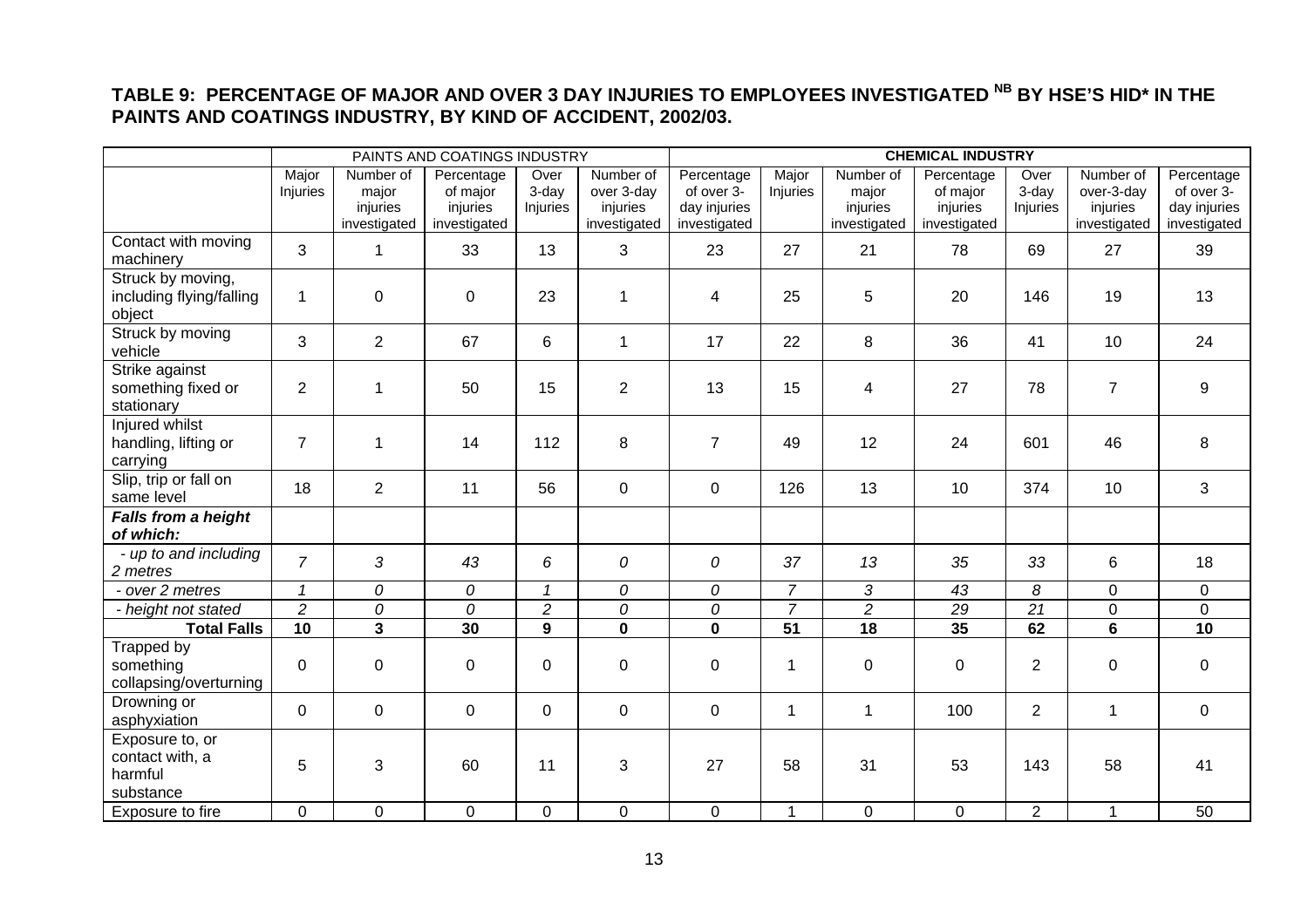|                                                        | PAINTS AND COATINGS INDUSTRY |                                                |                                                    |                              | <b>CHEMICAL INDUSTRY</b>                            |                                                          |                   |                                                |                                                    |                           |                                                     |                                                          |
|--------------------------------------------------------|------------------------------|------------------------------------------------|----------------------------------------------------|------------------------------|-----------------------------------------------------|----------------------------------------------------------|-------------------|------------------------------------------------|----------------------------------------------------|---------------------------|-----------------------------------------------------|----------------------------------------------------------|
|                                                        | Major<br>Injuries            | Number of<br>major<br>injuries<br>investigated | Percentage<br>of major<br>injuries<br>investigated | Over<br>$3$ -day<br>Injuries | Number of<br>over 3-day<br>injuries<br>investigated | Percentage<br>of over 3-<br>day injuries<br>investigated | Major<br>Injuries | Number of<br>major<br>injuries<br>investigated | Percentage<br>of major<br>injuries<br>investigated | Over<br>3-day<br>Injuries | Number of<br>over-3-day<br>injuries<br>investigated | Percentage<br>of over 3-<br>day injuries<br>investigated |
| Exposure to an<br>explosion                            | 0                            | 0                                              | 0                                                  |                              | 0                                                   | $\mathbf{0}$                                             | 4                 | 4                                              | 100                                                | $\Omega$                  | 0                                                   | 0                                                        |
| Contact with<br>electricity or electrical<br>discharge | $\Omega$                     | 0                                              |                                                    |                              |                                                     | 0                                                        | 3                 |                                                | 33                                                 | 5                         | $\overline{2}$                                      | 40                                                       |
| Any injury by an<br>animal                             | $\Omega$                     | $\Omega$                                       | $\Omega$                                           |                              | $\Omega$                                            | $\Omega$                                                 | $\Omega$          | $\Omega$                                       | $\Omega$                                           |                           | $\Omega$                                            | 0                                                        |
| Acts of violence                                       | 0                            | 0                                              | 0                                                  | 0                            | 0                                                   |                                                          | $\overline{2}$    | $\Omega$                                       | $\Omega$                                           | 6                         | $\Omega$                                            | $\Omega$                                                 |
| Other kind of accident                                 | 0                            | 0                                              | 0                                                  | 5                            | 0                                                   | $\Omega$                                                 | 9                 | 3                                              | 33                                                 | 32                        | 6                                                   | 19                                                       |
| Injuries not classified<br>by kind                     | $\Omega$                     | 0                                              | 0                                                  |                              | $\Omega$                                            | $\Omega$                                                 |                   |                                                | 100                                                | 4                         | $\Omega$                                            | 0                                                        |
| <b>TOTAL</b>                                           | 49                           | 13                                             | 27                                                 | 251                          | 18                                                  |                                                          | 395               | 122                                            | 31                                                 | 1568                      | 193                                                 | 12                                                       |

NB – The major and over 3-day injuries for the pharmaceutical industry are extracted from CIS and FOCUS. Please note: We cannot identify FOCUS injuries that have been investigated, so the number of injuries investigated is based on CIS data only.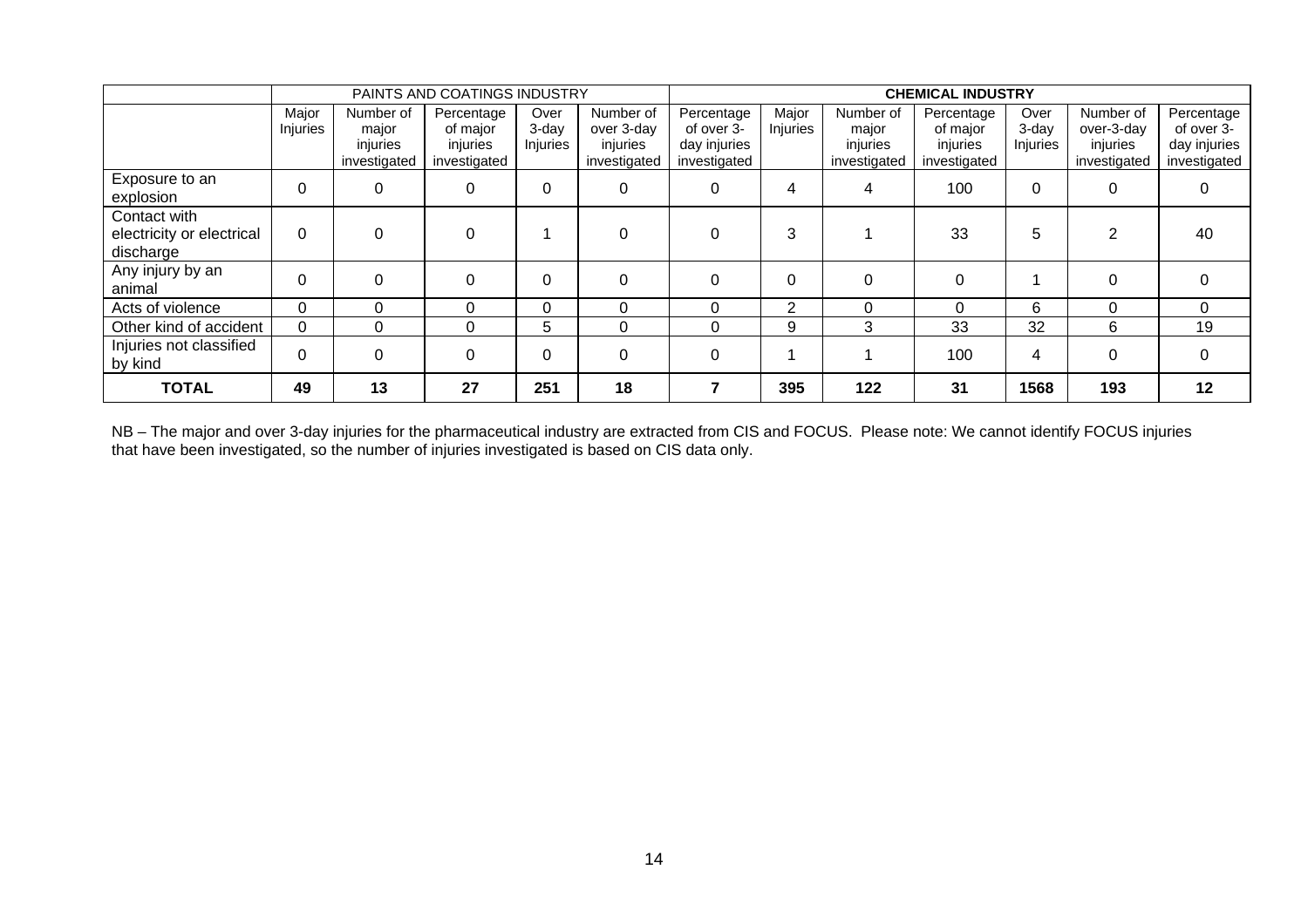### <span id="page-15-0"></span>**TABLE 10: DANGEROUS OCCURRENCES<sup>1</sup> REPORTED TO HSE IN THE PAINTS AND COATINGS INDUSTRY, 2002/03**

|                 | 00ATHO0 IND00THT, 2002/00                                                                  |                |  |  |  |
|-----------------|--------------------------------------------------------------------------------------------|----------------|--|--|--|
| Part 1          | (Notifiable in relation to any place of<br>work)                                           | 02/03          |  |  |  |
| $\mathbf{1}$    | Failure, collapse or overturning of lifting                                                |                |  |  |  |
|                 | machinery, excavator, pile driving frame or                                                | 1              |  |  |  |
|                 | mobile powered access platform.                                                            |                |  |  |  |
| $\overline{2}$  | The failure of any closed vessel including                                                 |                |  |  |  |
|                 | boiler or of any associated pipework, in                                                   | 1              |  |  |  |
|                 | which the internal pressure was above or                                                   |                |  |  |  |
|                 | below atmospheric pressure.                                                                |                |  |  |  |
| 3               | The failure of any freight container in any<br>of its load-bearing parts while it is being | $\mathbf 0$    |  |  |  |
|                 | raised, lowered or suspended.                                                              |                |  |  |  |
| 4               | Plant or equipment either comes into                                                       |                |  |  |  |
|                 | contact with overhead electric line in which                                               |                |  |  |  |
|                 | the voltage exceeds 200 volts or causes                                                    | 0              |  |  |  |
|                 | an electrical discharge.                                                                   |                |  |  |  |
| 5               | Electrical short circuit, which results in the                                             |                |  |  |  |
|                 | stoppage of the plant for more than                                                        | $\mathbf 0$    |  |  |  |
|                 | 24 hours.                                                                                  |                |  |  |  |
| 6               | Unintentional ignition or explosion of<br>explosives.                                      | $\mathbf 0$    |  |  |  |
| $\overline{7}$  | The release or escape of a biological agent                                                |                |  |  |  |
|                 | likely to cause human infection or illness.                                                | 0              |  |  |  |
| 8               | The malfunction of radiation generators.                                                   | $\mathbf 0$    |  |  |  |
| 9               | Failure of breathing apparatus in service.                                                 | $\overline{0}$ |  |  |  |
| 10              | Failure of any lifting or life support                                                     |                |  |  |  |
|                 | equipment during a diving operation, which                                                 | $\mathbf 0$    |  |  |  |
|                 | puts a diver at risk.                                                                      |                |  |  |  |
| $\overline{11}$ | Complete or partial collapse of scaffold                                                   | $\mathbf 0$    |  |  |  |
| 12              | over 5m high.<br>Any unintended collision of a train with any                              |                |  |  |  |
|                 | other train or vehicle (other than one                                                     |                |  |  |  |
|                 | recorded in part 4 of this table), which                                                   | $\mathbf 0$    |  |  |  |
|                 | caused, or might have caused the death of                                                  |                |  |  |  |
|                 | or major injury to any person.                                                             |                |  |  |  |
| 13              | Incidents in relation to a well (other than a                                              |                |  |  |  |
|                 | well sunk for the purpose of the abstraction                                               | $\mathbf 0$    |  |  |  |
|                 | of water).                                                                                 |                |  |  |  |
| 14              | Incidents in respect of a pipeline or<br>pipeline works.                                   | 0              |  |  |  |
| 15              | Failure of fairground equipment in use or                                                  |                |  |  |  |
|                 | under test.                                                                                | 0              |  |  |  |
| $\overline{16}$ | Overturning or serious damage to a tank                                                    |                |  |  |  |
|                 | while conveying by road prescribed                                                         |                |  |  |  |
|                 | dangerous substances, or the uncontrolled                                                  | $\mathbf 0$    |  |  |  |
|                 | release or fire involving the substance                                                    |                |  |  |  |
|                 | being conveyed.                                                                            |                |  |  |  |
| 17              | Uncontrolled release or escape of a<br>dangerous substance, or a fire involving            |                |  |  |  |
|                 | the dangerous substance, when being                                                        | $\mathbf 0$    |  |  |  |
|                 | conveyed by road in a vehicle.                                                             |                |  |  |  |
| 18              | Collapse or partial collapse of any building                                               |                |  |  |  |
|                 | or structure under construction involving                                                  | 0              |  |  |  |
|                 | over 5 tonnes of materials or any floor or                                                 |                |  |  |  |
|                 | wall of a building used as a place of work.                                                |                |  |  |  |
| 19              | An explosion or fire occurring in any plant                                                |                |  |  |  |
|                 | or premises, which results in the stoppage                                                 | 1              |  |  |  |
| 20              | of that plant for more than 24 hours.<br>The sudden, uncontrolled release of               |                |  |  |  |
|                 | flammable substances.                                                                      | 5              |  |  |  |
|                 |                                                                                            |                |  |  |  |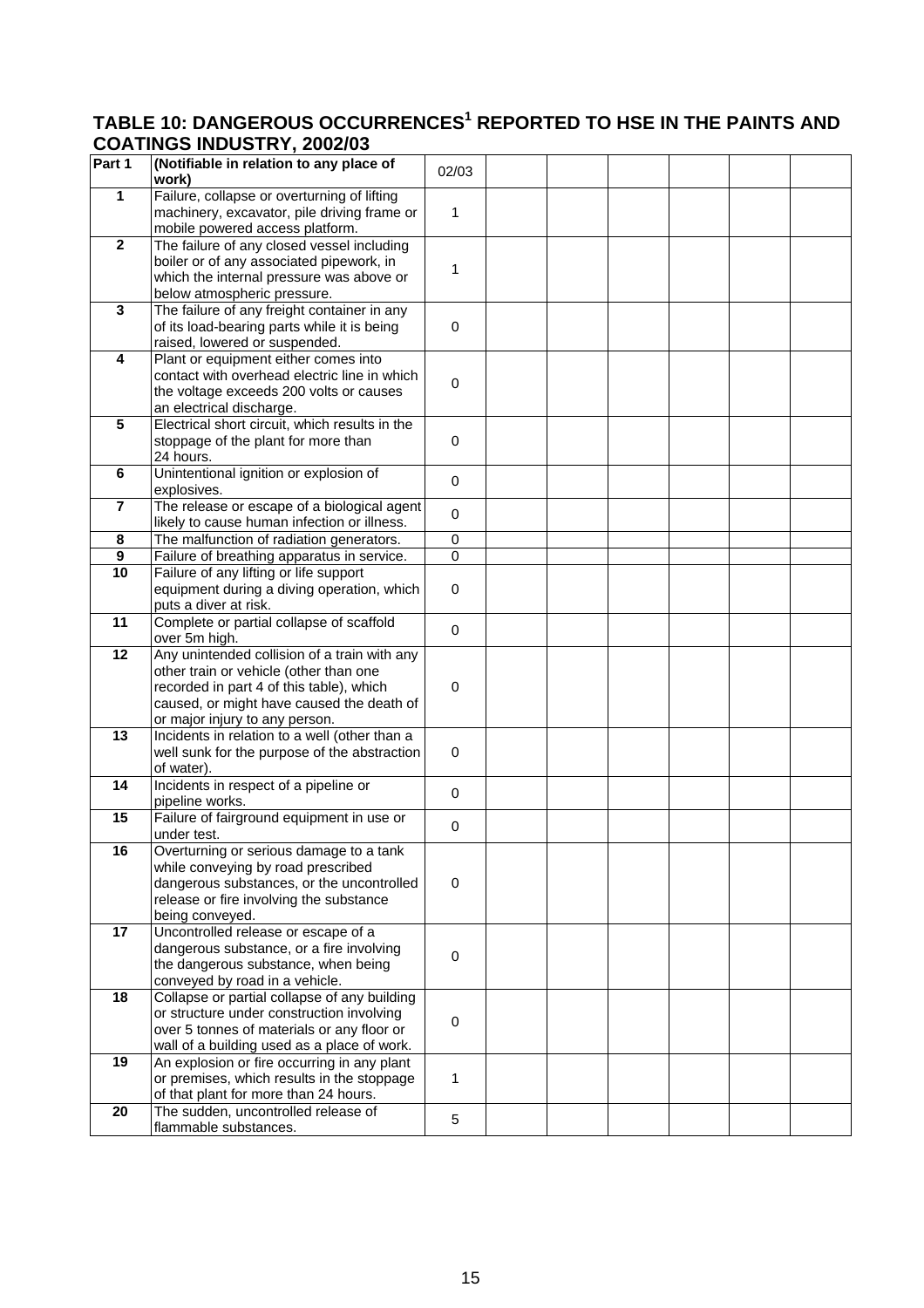<span id="page-16-0"></span>

| Part 1 | (Notifiable in relation to any place of<br>work)                                                                                                                                                                                                                | 02/03 |  |  |  |
|--------|-----------------------------------------------------------------------------------------------------------------------------------------------------------------------------------------------------------------------------------------------------------------|-------|--|--|--|
| 21     | The accidental release or escape of any<br>substance in a quantity sufficient to cause<br>the death, major injury or any other<br>damage to the health of any person.                                                                                           | 8     |  |  |  |
| 41     | The collapse of any storage bunker.                                                                                                                                                                                                                             | 0     |  |  |  |
| 43     | An incident in which any person suffers an<br>injury (not otherwise reportable under<br>these regulations) which results from an<br>explosion of from the discharge of any<br>explosives for which he receives first-aid or<br>medical treatment at the quarry. | 0     |  |  |  |
| 44     | Any incident in which any substance is<br>ascertained to have been projected<br>beyond a quarry boundary as a result of<br>blasting operations in circumstances in<br>which any person was or might have been<br>endangered.                                    |       |  |  |  |
|        | Total                                                                                                                                                                                                                                                           | 16    |  |  |  |

1 Full definitions of dangerous occurrences can be found in A Guide to the Reporting of Injuries, Diseases and Dangerous Occurrences Regulations 1995.

## **TABLE 11: REQUIREMENTS OF ENFORCEMENT NOTICES ISSUED IN THE PAINTS AND COATINGS INDUSTRY BY HSE, 2002/03**

| Year    | Improvement | <b>Deferred</b><br><b>Prohibition</b> | <b>Immediate</b><br><b>Prohibition</b> | <b>COMAH</b><br><b>Prohibition</b><br><b>Notice</b> | Total |
|---------|-------------|---------------------------------------|----------------------------------------|-----------------------------------------------------|-------|
| 2002/03 | 26          |                                       |                                        |                                                     | 33    |

### **TABLE 12: PROCEEDINGS INSTITUTED BY HSE WITHIN THE PAINTS AND COATINGS INDUSTRY, 2002/03**

| Year    | <b>Informations Laid</b> | <b>Convictions</b> | <b>Total Fines</b><br>(E) | <b>Average Fine per</b><br><b>Conviction</b> |
|---------|--------------------------|--------------------|---------------------------|----------------------------------------------|
| 2002/03 |                          |                    | 29000                     | 9667                                         |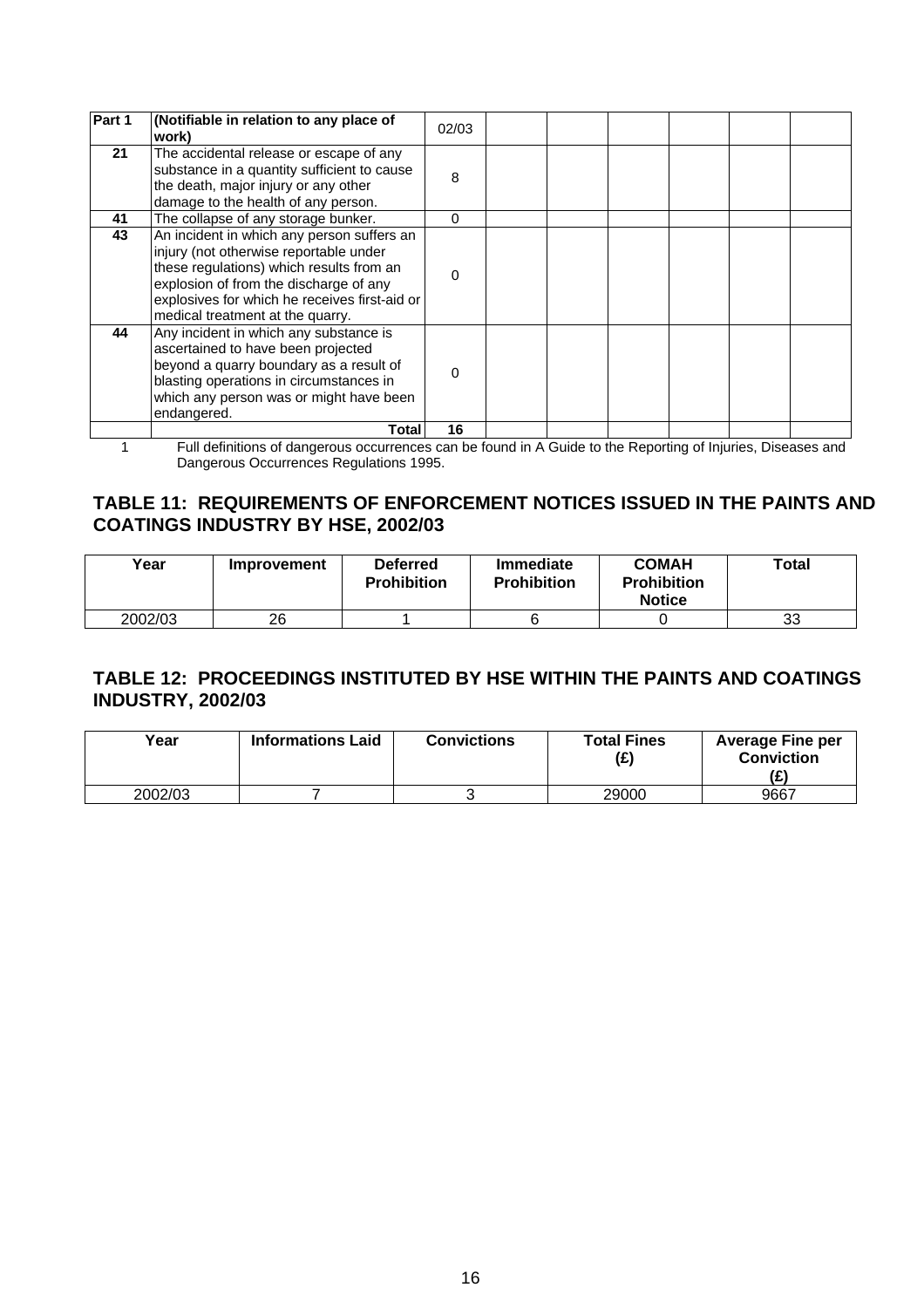

**FIGURE 1: MAJOR INJURIES TO EMPLOYEES – PAINTS AND COATINGS/CHEMICAL INDUSTRIES, 2002/03 (KIND OF INJURY)** 

<span id="page-17-0"></span>'Other' category includes: struck by moving vehicle; collapse/overturn; drowning/asphyxiation; exposures (fire/explosion); contact with electricity; animal injuries; violence; other kinds; kind not known.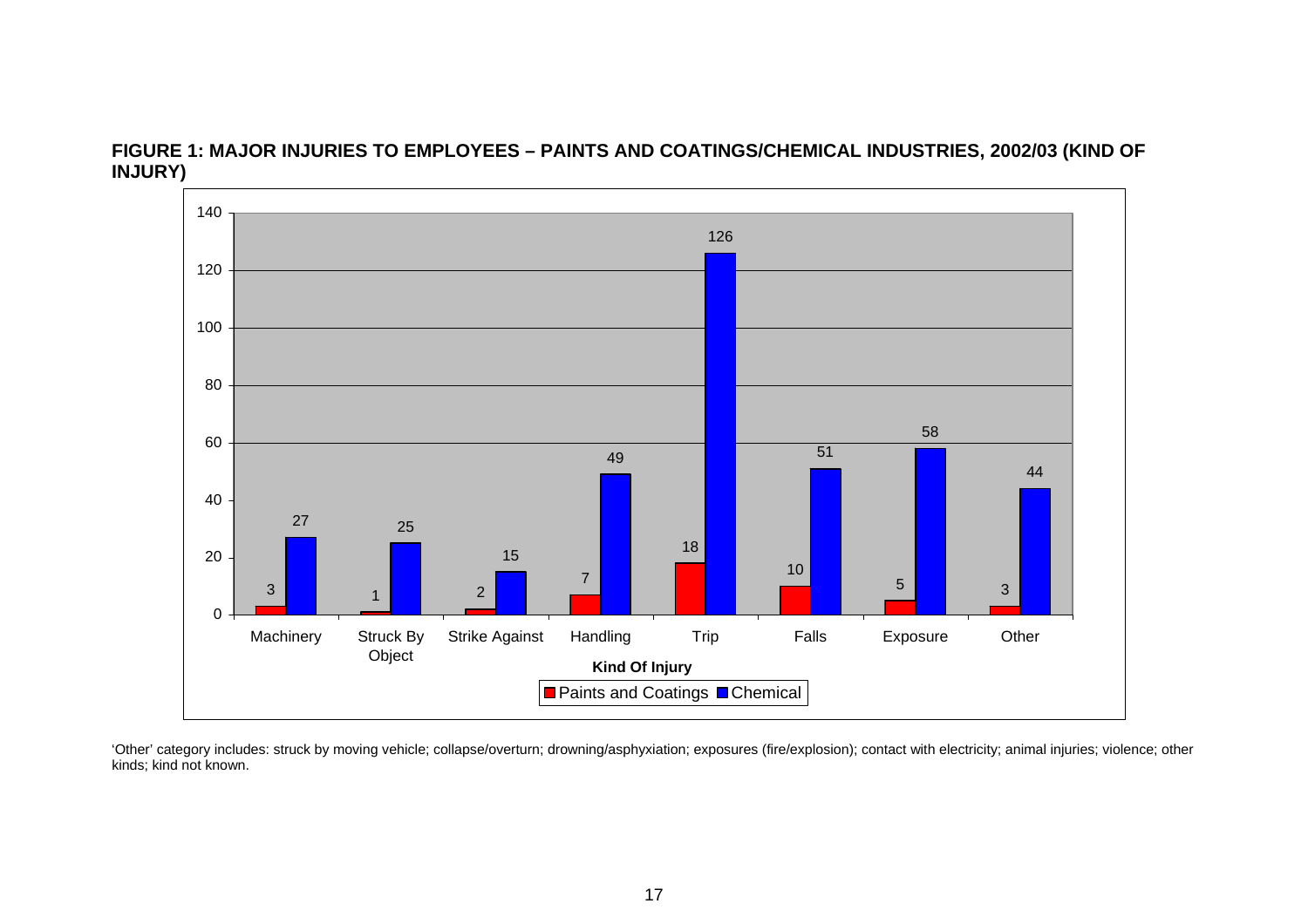

**FIGURE 2: OVER 3-DAY INJURIES TO EMPLOYEES – PAINTS AND COATINGS/CHEMICAL INDUSTRIES, 2002/03 (KIND OF INJURY)** 

<span id="page-18-0"></span>Other' category includes: struck by moving vehicle; collapse/overturn; drowning/asphyxiation; exposures (fire/explosion); contact with electricity; animal injuries; violence; other kinds; kind not known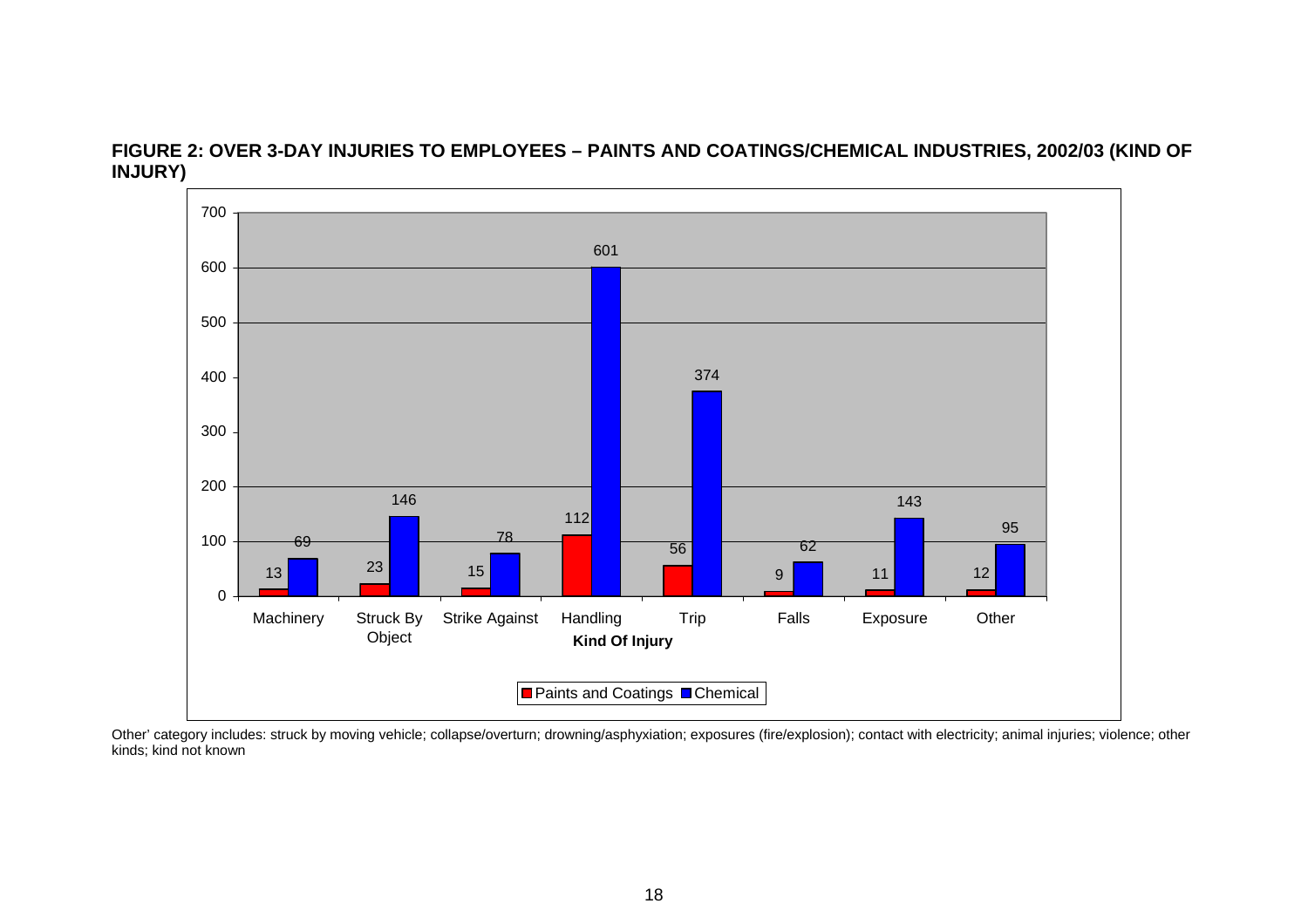#### **FIGURE 3: MAJOR INJURIES TO EMPLOYEES - PAINTS AND COATINGS/CHEMICAL INDUSTRIES, 2002/03 (PERCENTAGE OF TOTAL INJURIES)**

<span id="page-19-0"></span>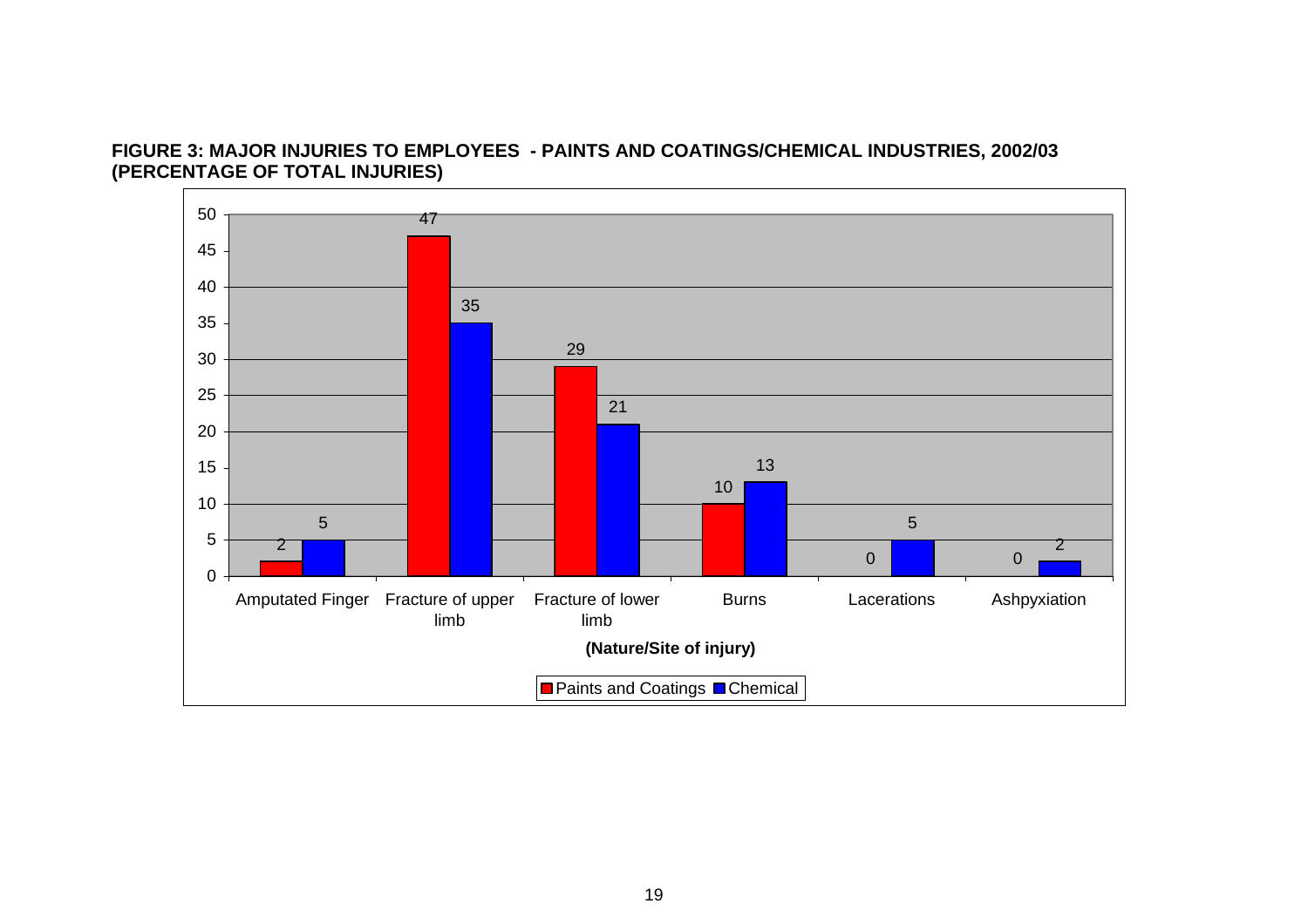#### **FIGURE 4: OVER 3-DAY INJURIES TO EMPLOYEES - PAINTS AND COATINGS/CHEMICAL INDUSTRIES, 2002/03 (PERCENTAGE OF TOTAL INJURIES)**

<span id="page-20-0"></span>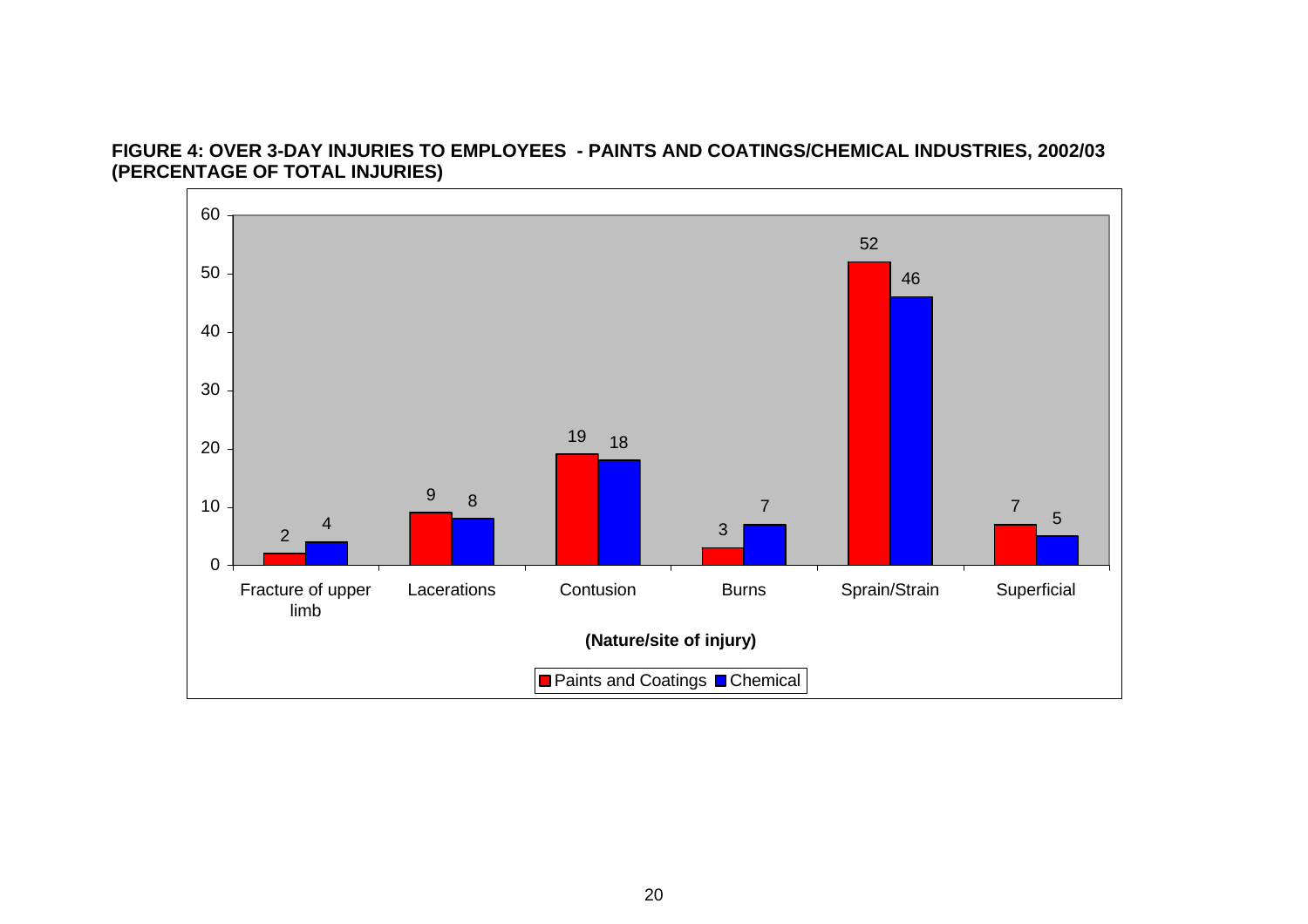## <span id="page-21-0"></span>**MAJOR AND OVER 3-DAY INJURY DEFINITIONS UNDER RIDDOR – REPORTING OF INJURIES, DISEASES AND DANGEROUS OCCURRENCES REGULATIONS 1995**

#### **MAJOR INJURIES\_\_\_\_\_\_\_\_\_\_\_\_\_\_\_\_\_\_\_\_\_\_\_\_\_\_\_\_\_\_\_\_\_\_\_\_\_\_\_\_\_\_\_\_\_\_**

- a) Any fracture, other than to the fingers, thumbs or toes.
- b) Any amputation.
- c) Dislocation of the shoulder, hip, knee or spine.
- d) Loss of sight (whether temporary or permanent).
- e) A chemical or hot metal burn to the eye or any penetrating injury to the eye.
- f) Any injury resulting from an electric shock or electrical burn (including any electrical burn caused by arcing or arcing products) leading to unconsciousness or requiring resuscitation or admittance to hospital for more than 24 hours.
- g) Any other injury:
	- i) leading to hypothermia, heat-induced illness or to unconsciousness;
	- ii) requiring resuscitation; or
	- iii) requiring admittance to hospital for more than 24 hours.
- h) Loss of consciousness caused by asphyxia or by exposure to a harmful substance or biological agent.
- i) Either of the following conditions which result from the absorption of any substance by inhalation, ingestion or through the skin:
	- i) acute illness requiring medical treatment; or
	- ii) loss of consciousness.
- j) Acute illness which requires medical treatment whether there is a reason to believe that this resulted from exposure to a biological agent or its toxins or infected material.

#### **OVER 3-DAY INJURIES**

An over 3-day injury is an injury causing incapacity for *normal* work for **more**  than 3 days.